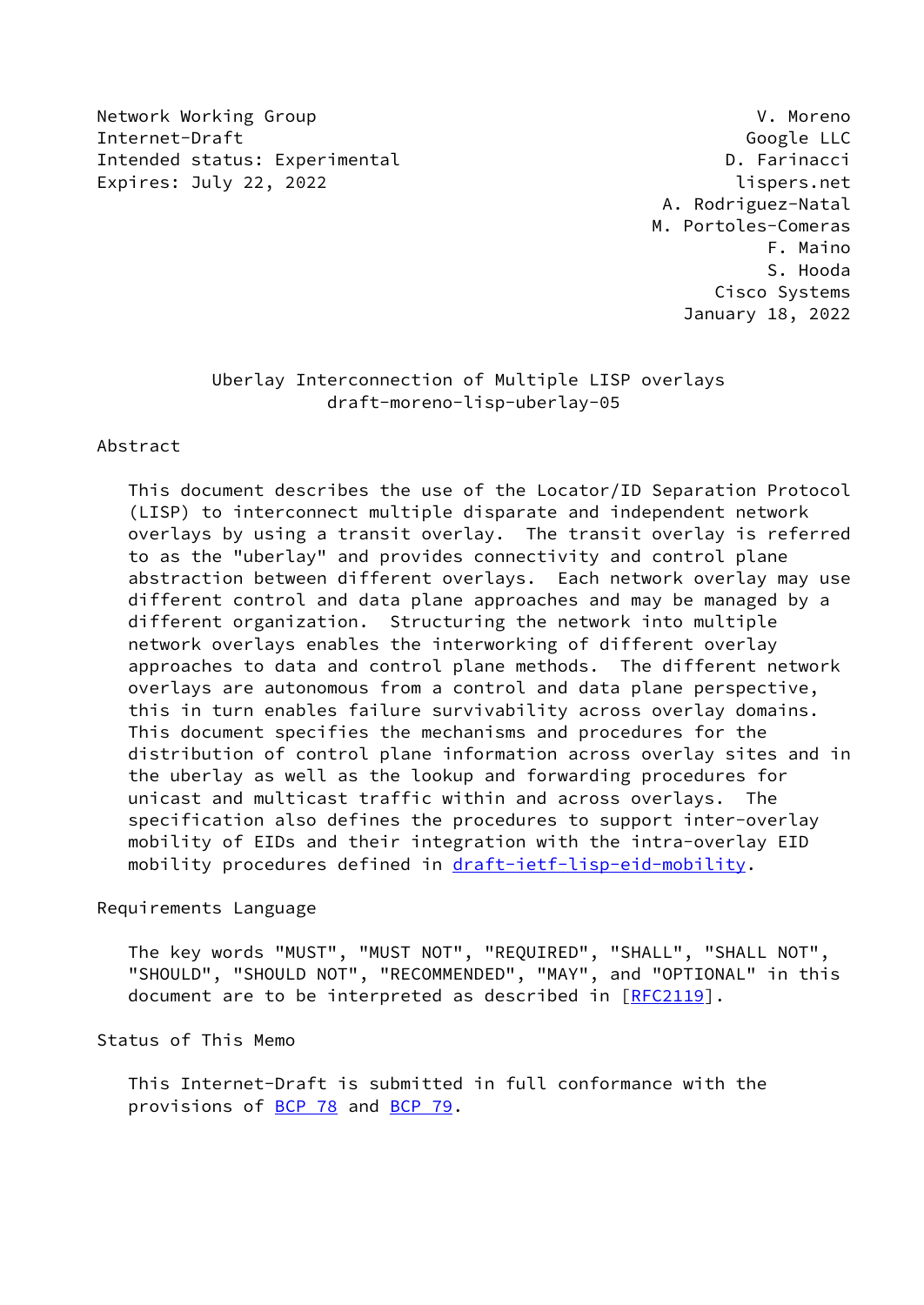Internet-Draft LISP Uberlay January 2022

 Internet-Drafts are working documents of the Internet Engineering Task Force (IETF). Note that other groups may also distribute working documents as Internet-Drafts. The list of current Internet- Drafts is at<https://datatracker.ietf.org/drafts/current/>.

 Internet-Drafts are draft documents valid for a maximum of six months and may be updated, replaced, or obsoleted by other documents at any time. It is inappropriate to use Internet-Drafts as reference material or to cite them other than as "work in progress."

This Internet-Draft will expire on July 22, 2022.

Copyright Notice

 Copyright (c) 2022 IETF Trust and the persons identified as the document authors. All rights reserved.

This document is subject to **[BCP 78](https://datatracker.ietf.org/doc/pdf/bcp78)** and the IETF Trust's Legal Provisions Relating to IETF Documents [\(https://trustee.ietf.org/license-info](https://trustee.ietf.org/license-info)) in effect on the date of publication of this document. Please review these documents carefully, as they describe your rights and restrictions with respect to this document. Code Components extracted from this document must include Simplified BSD License text as described in Section 4.e of the Trust Legal Provisions and are provided without warranty as described in the Simplified BSD License.

Table of Contents

| $\overline{3}$                                        |
|-------------------------------------------------------|
| $\overline{3}$                                        |
| $\overline{4}$                                        |
| $3.1$ . Logical Topology Considerations $\frac{7}{2}$ |
| 9                                                     |
| 4.1. Control Plane Procedures 10                      |
| $4.1.1.$ Split-horizon at the Border xTRs 11          |
| $4.1.2$ . Border-xTR Resiliency 12                    |
| 4.2. Resolution and Forwarding Procedures 12          |
| $\overline{13}$                                       |
| <u>14</u>                                             |
| $\frac{5}{2}$ . Multicast Specific Procedures 15      |
|                                                       |
| <u>15</u>                                             |
|                                                       |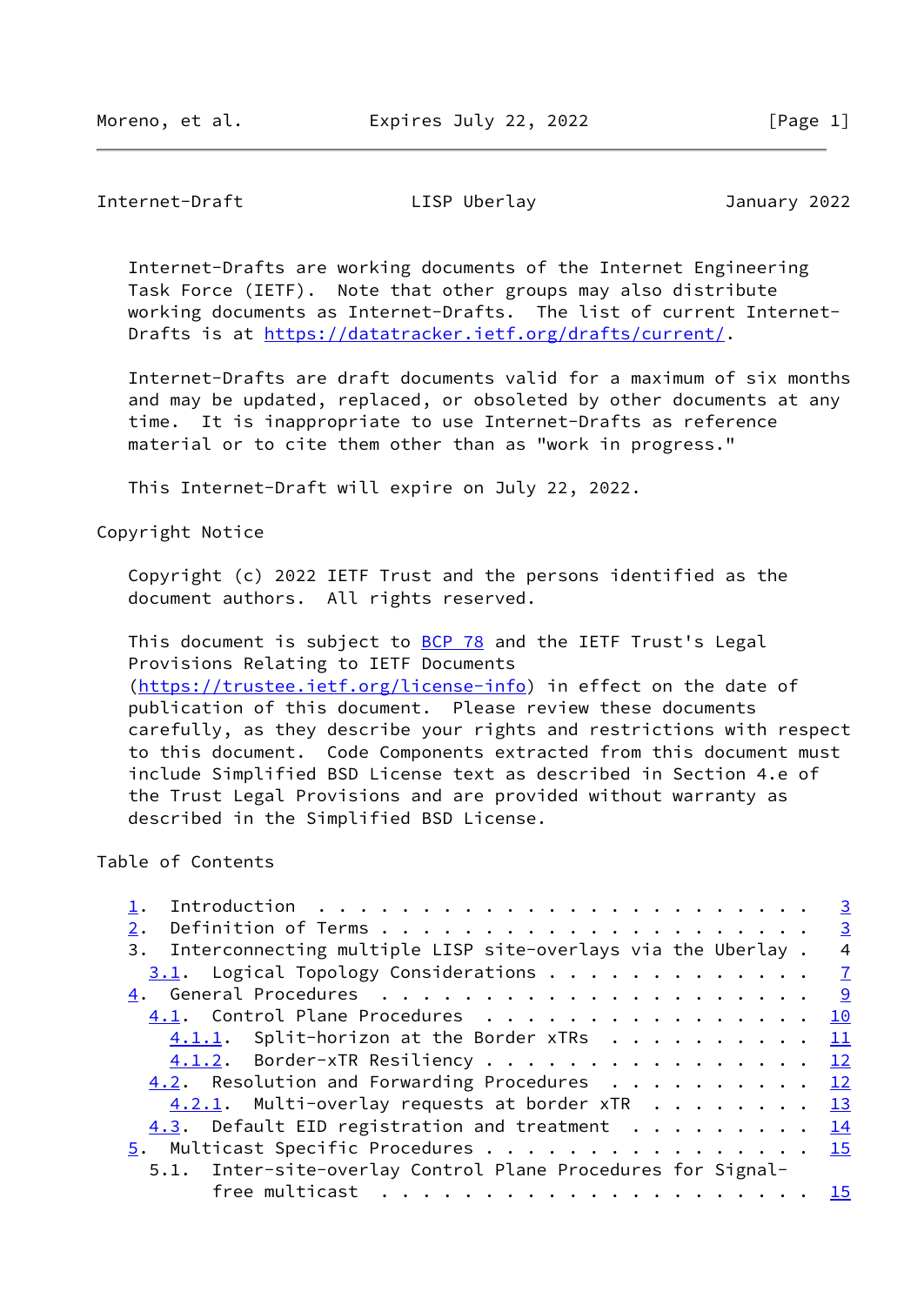|  | 5.2. Border xTR Resolution and Forwarding procedures for |  |  |
|--|----------------------------------------------------------|--|--|
|  | Signal-free multicast $\underline{16}$                   |  |  |
|  | 6. Inter site-overlay Mobility Procedures 16             |  |  |
|  | 7. Virtual Private Network (VPN) Considerations 18       |  |  |
|  |                                                          |  |  |

| Moreno, et al. | Expires July 22, 2022 | [Page 2] |
|----------------|-----------------------|----------|
|----------------|-----------------------|----------|

<span id="page-2-1"></span>

| Internet-Draft |  |
|----------------|--|
|----------------|--|

LISP Uberlay **Internet-Dramary 2022** 

| 10.1. Normative References 18   |  |  |  |
|---------------------------------|--|--|--|
| 10.2. Informative References 19 |  |  |  |
|                                 |  |  |  |

# <span id="page-2-0"></span>[1](#page-2-0). Introduction

 The main motivation for this specification is to provide a methodology for the interconnection of LISP domains that may use disparate control and/or data plane approaches. For instance, one domain may use native LISP encapsulation for its data plane and a DDT based mapping system, while another domain may use VXLAN-GPE encapsulation and a mapping system based on [\[I-D.farinacci-lisp-decent](#page-20-3)]. Furthermore, one domain may use an IPv4

 RLOC space and the other domain may use an IPv6 RLOC space and there may not be connectivity between the domains at the RLOC level. We propose a method to interconnect and enable interoperability between these disparate LISP overlay networks by connecting them to a common transit LISP overlay.

 In order to provide interworking across implementations of overlays that may use different control and data plane approaches, a LISP network may be structured as a collection of site-overlays interconnected by a transit area. Each site-overlay is a fully functional overlay network and has its own set of Map Servers and Map Resolvers. Site-overlays share a border xTR with a transit area. Connectivity between site-overlays is provided via the transit area which we will refer to as "The Uberlay". This specification describes the Control Plane and Forwarding procedures for the implementation of an Uberlay connected multi-overlay LISP network. This approach to the structure of a LISP network may also enable regional failure survivability and fault isolation.

<span id="page-2-2"></span>[2](#page-2-2). Definition of Terms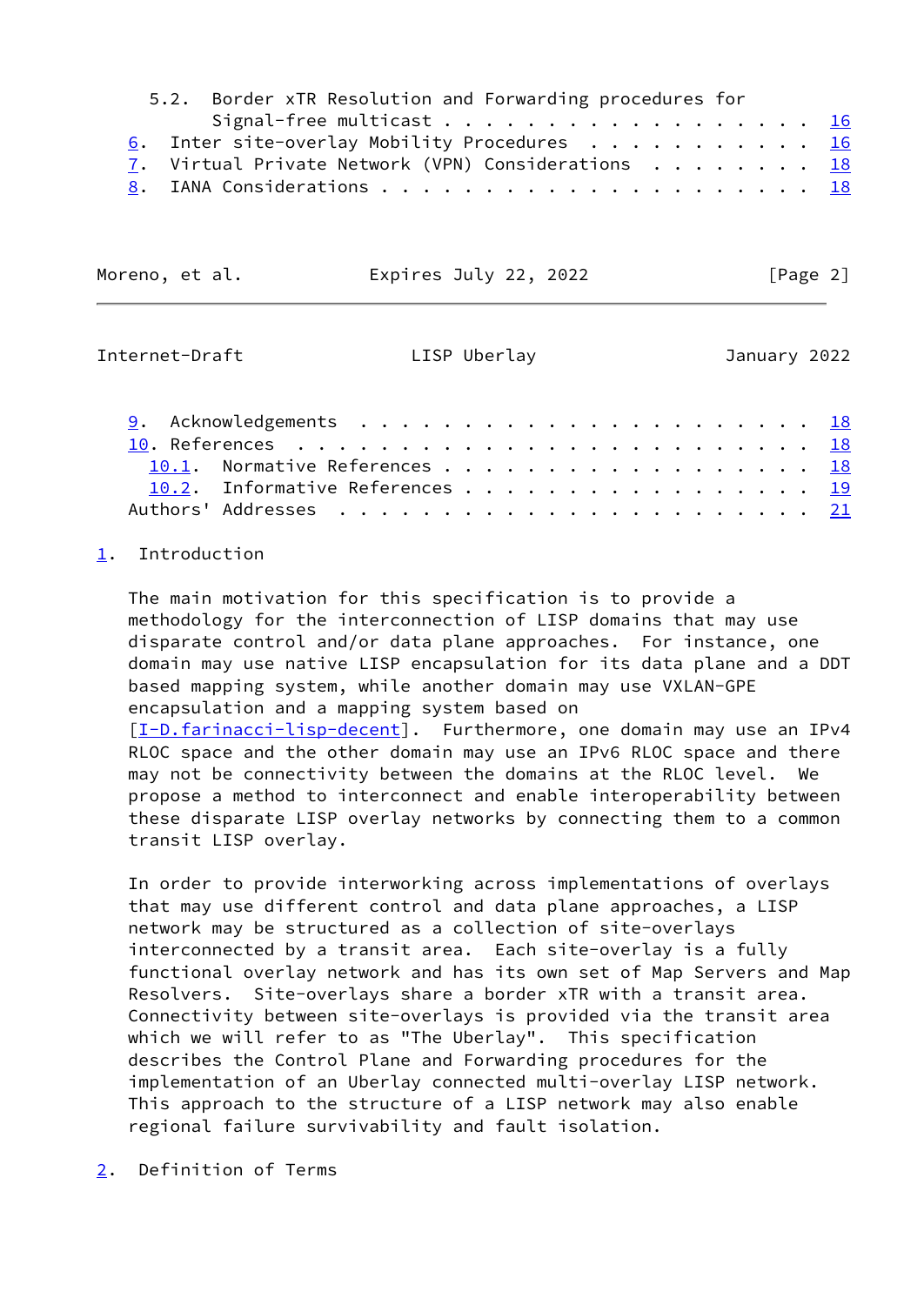LISP related terms, notably Map-Request, Map-Reply, Ingress Tunnel Router (ITR), Egress Tunnel Router (ETR), Map-Server (MS) and Map- Resolver (MR) are defined in the LISP specification [\[RFC6830](https://datatracker.ietf.org/doc/pdf/rfc6830)].

 Terms defining interactions with the LISP Mapping System are defined in [[RFC6833\]](https://datatracker.ietf.org/doc/pdf/rfc6833).

 Terms related to the procedures for signal free multicast are defined in [[RFC8378\]](https://datatracker.ietf.org/doc/pdf/rfc8378).

 The following terms are here defined to facilitate the descriptions and discussions within this particular document.

| Moreno, et al. | Expires July 22, 2022 | [Page 3] |
|----------------|-----------------------|----------|
|----------------|-----------------------|----------|

Internet-Draft LISP Uberlay January 2022

 Site-Overlay - Overlay network at a specific area or domain. This overlay network has a dedicated Mapping System.

 Border-xTR - xTR that connects a site-overlay to one or more uberlays.

 $xTR - LISP$  Tunnel Router as defined in  $[REC 6833]$ . An  $xTR$  connects end-points to the site-overlay.

Local Mapping System - Mapping system of the site-overlay

 Uberlay - Overlay network that interconnects different site-overlays to each other. The Uberlay has a dedicated Mapping System and creates an overlay amongst the border xTRs which connect different site-overlays.

 Uberlay Mapping System - Autonomous mapping system dedicated to the uberlay.

 Site-Overlay EIDs - Also referred to as local site-overlay EIDs, these are the EIDs that are connected to xTRs in a particular site overlay and are registered in their own local site-overlay mapping system. These EIDs will also be registered in the uberlay but not in the remote site-overlay mapping systems.

 Remote site-overlay EIDs - These are EIDs connected and registered in site-overlays other than the local site-overlay.

Local site-overlay EIDs - These are EIDs connected and registered in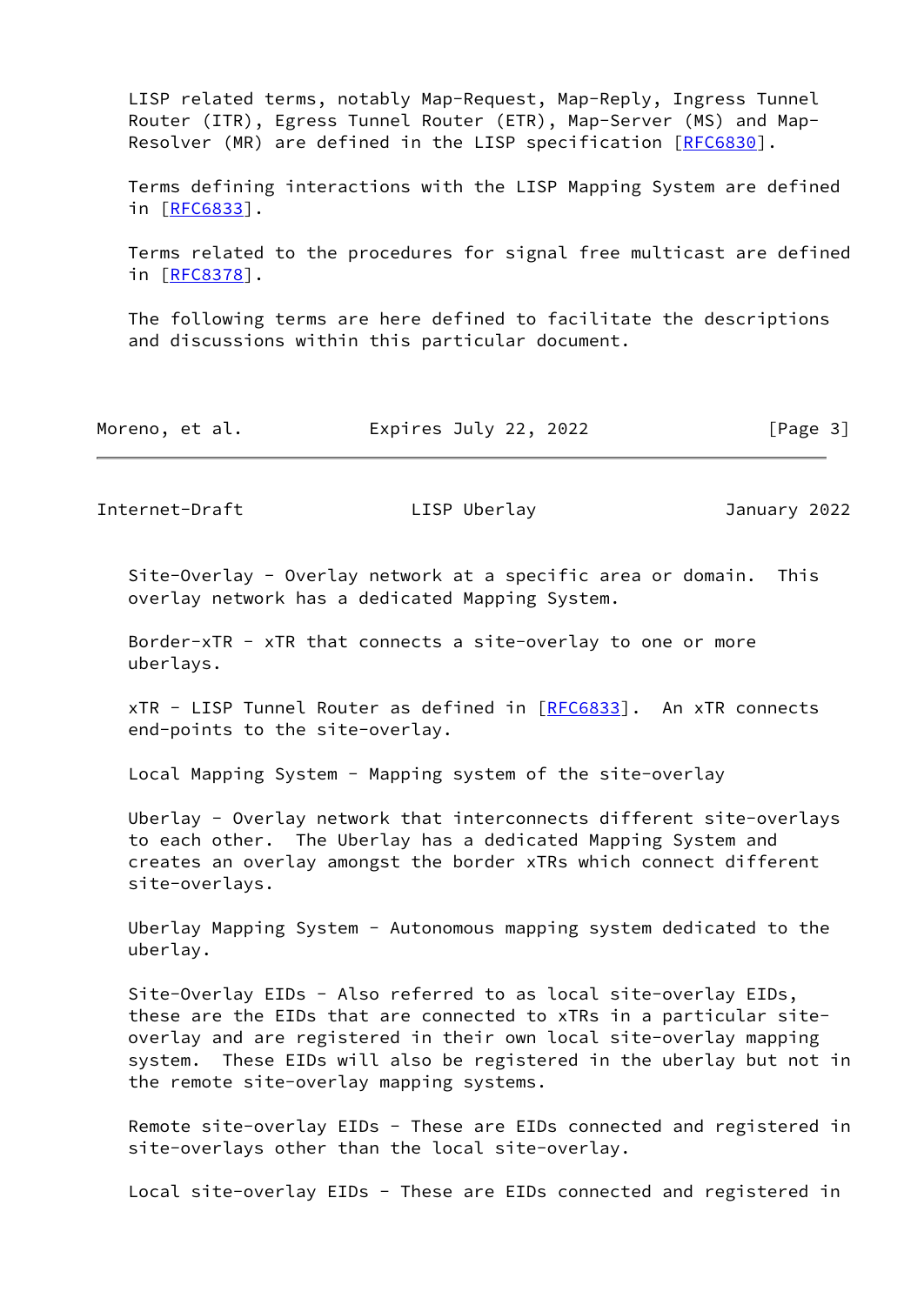the local site-overlay.

## <span id="page-4-0"></span>[3](#page-4-0). Interconnecting multiple LISP site-overlays via the Uberlay

 A LISP network can be structured as a collection of LISP site overlays that are interconnected by one or more LISP Uberlays.

 A LISP site-overlay is an overlay network that has its own set of xTRs, its own dedicated Mapping System and it may have a dedicated RLOC space, separate from that of other site-overlays or the uberlay. A LISP uberlay is also an overlay network with its own set of xTRs, its own dedicated Mapping System and it may have its own dedicated RLOC space. When the RLOC spaces are dedicated, RLOC routes in the local underlay do not leak across to the underlay of other site overlays.

 A site-overlay will have xTRs and Border xTRs. The xTRs provide connectivity to the local site-overlay EIDs, which are the EIDs that are locally connected to the overlay-site. The Border xTRs are Re-

Moreno, et al. **Expires July 22, 2022** [Page 4]

Internet-Draft LISP Uberlay January 2022

 encapsulating Tunnel Routers (RTRs) that connect the site-overlays to the LISP Uberlay in the transit network. xTRs participate in one site-overlay and one site-overlay only. Border xTRs participate in the mapping system of the site-overlay it resides in and the mapping system of the uberlay it connects the site-overlay to. Border xTRs may be shared by more than one site-overlay.

 The different site-overlays can be interconnected by an uberlay. The uberlay consists of a dedicated Mapping System and the set of Border xTRs that connect the participating site-overlays to the Uberlay and the Uberlay Mapping System.

 Each site-overlay will have its own set of Map Servers and Map Resolvers (MS/MRs) which operate as an autonomous Mapping System. The Uberlay Mapping System is also autonomous and includes all necessary Map Servers and Map Resolvers. Any of the Mapping Systems, in site-overlays or in the Uberlay, follow the control plane specification in [\[RFC6833](https://datatracker.ietf.org/doc/pdf/rfc6833)] and may be structured as a Distributed Delegation Tree (DDT) per  $[REC8111]$  for the purposes of horizontal scaling or other optimizations within each Mapping System.

The MS/MRs can be co-located with the border-xTRs of the site-overlay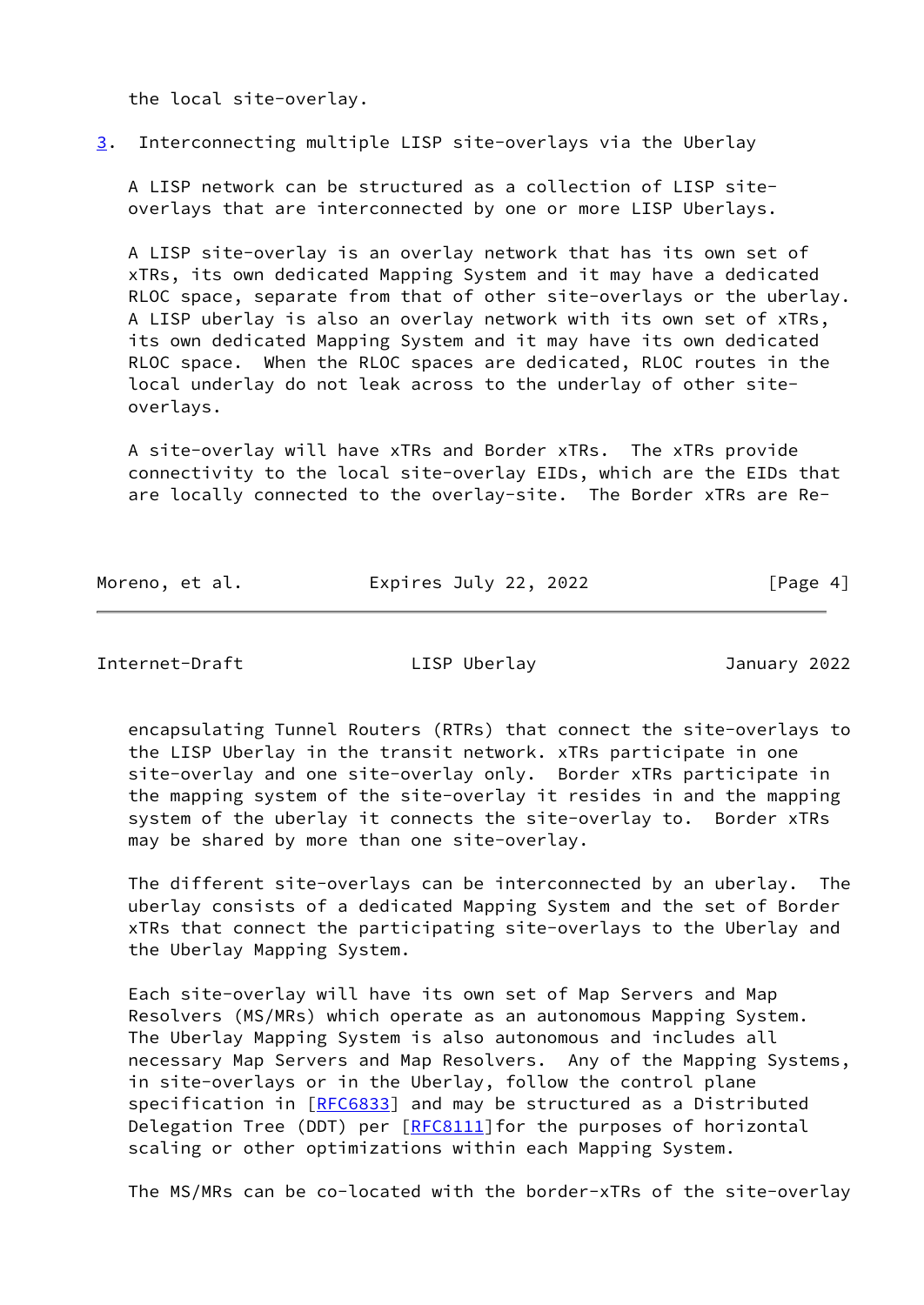When a Border xTR services more than one site-overlay, and the MS/MRs are instantiated on the Border xTR, logical instances of MS/MRs must be dedicated to each site-overlay.

 This specification defines the interaction between the Mapping Systems of the site-overlays and the uberlay to deliver a multi overlay hierarchical network. The forwarding procedures relevant to the border xTRs are also specified. Figure 1 illustrates the multi overlay network.

| Moreno, |  | et al. |
|---------|--|--------|
|---------|--|--------|

Expires July 22, 2022 [Page 5]

Internet-Draft LISP Uberlay January 2022

 +-------------------------------+ | +-----+ +-----+ +-----+ | | | xTR | | xTR | | xTR | | | +-----+ +-----+ +-----+ | | | | +-------+ | RLOC space 1 Site Overlay 1 | MS/MR | | (underlay 1) | +-------+ | | | | | | +--------+ +--------+ | +-----| Border |--| Border |----+ +-----| xTR |--| xTR |----+ | +--------+ +--------+ | | |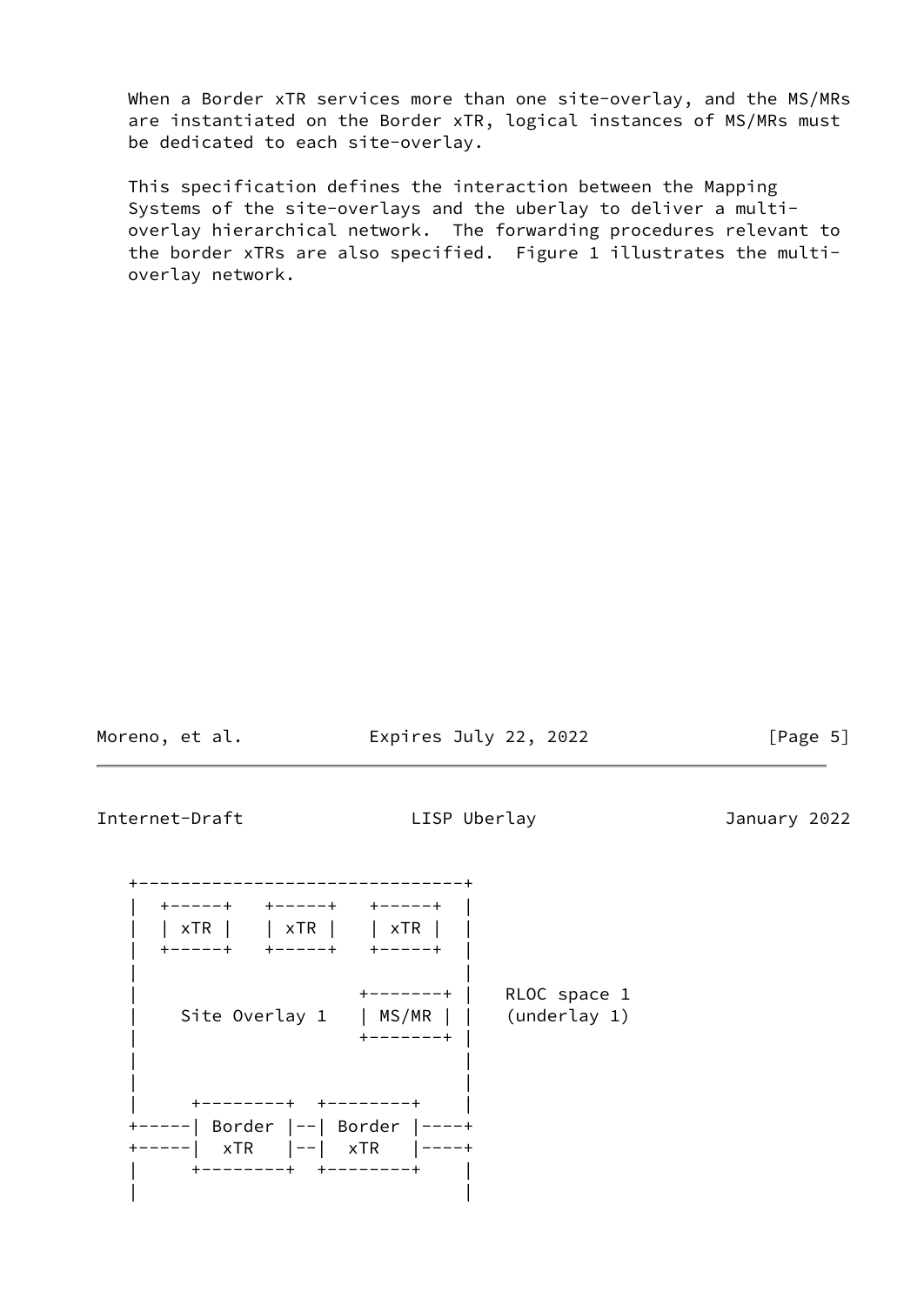

Figure 1. Site-overlays connected via Uberlay

 Structuring the LISP network as multiple site-overlays interconnected by an uberlay delivers the following benefits:

 o Enable the interworking of diverse site-overlay implementations in which different mapping systems and encapsulations may be used.

| Moreno, et al. | Expires July 22, 2022 | [Page 6] |
|----------------|-----------------------|----------|
|                |                       |          |

<span id="page-6-0"></span>Internet-Draft LISP Uberlay January 2022

- o Enhanced resiliency through regional failure survivability. Failures in one site-overlay or failures in a portion of the underlay should not affect other site-overlays.
- o Reduce the state of the site-overlay control plane. The site overlay control plane will only maintain state for EIDs that are connected to xTRs within the site-overlay These EIDs are referred to as local site-overlay EIDs in this specification. Remote site-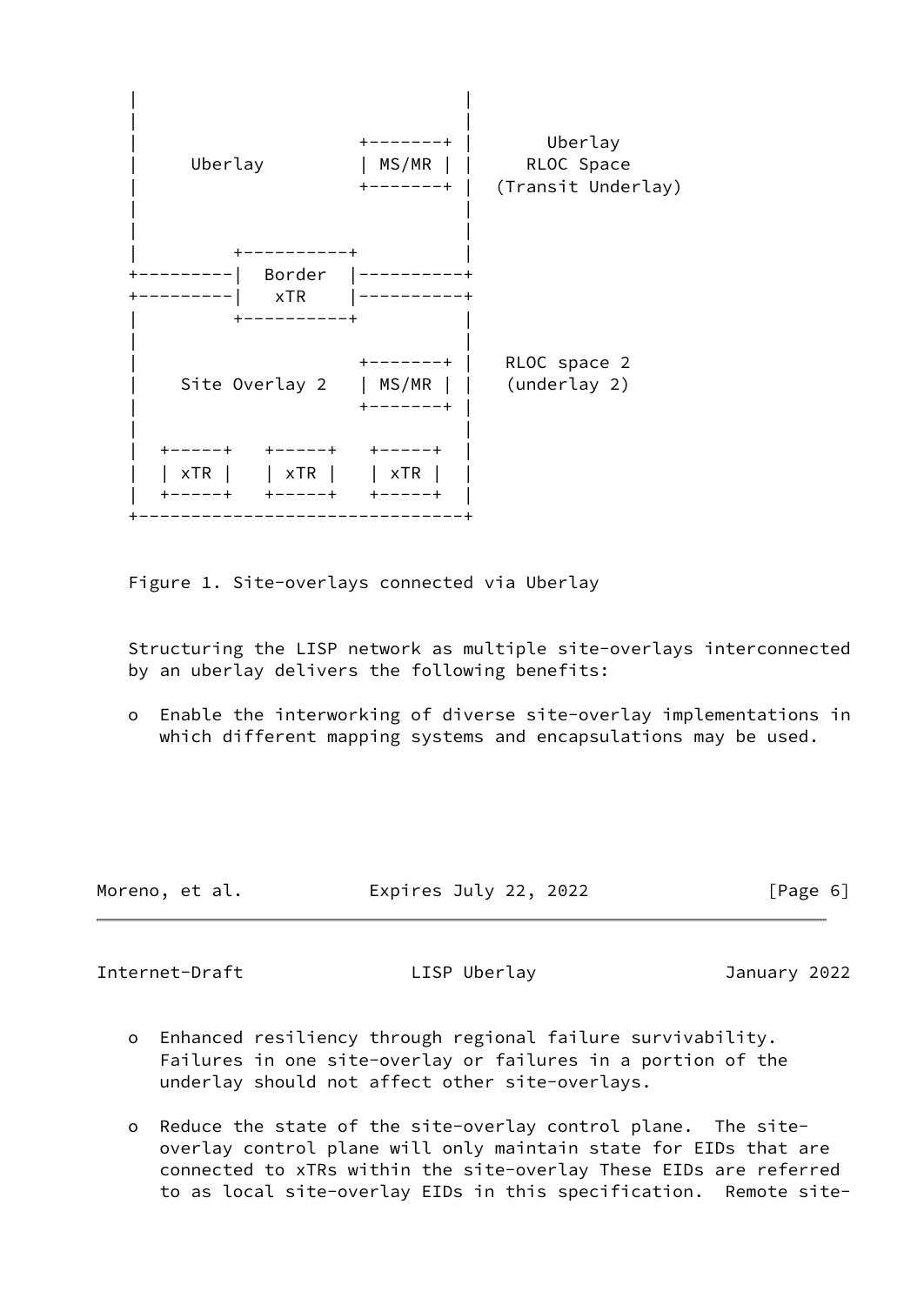overlay EIDs will not be explicitly registered within the site overlay.

- o Separate the RLOC space of the different site-overlays as well as the uberlay RLOC space. Each site-overlay will only need reachability to its own RLOCs, making the RLOCs private to the site-overlay Similarly, the uberlay RLOC space does not require knowledge of site-overlay specific RLOCs. This simplifies the underlay routing protocol structure and reduces the state that must be handled and maintained by the underlay routing protocols.
- o Reduced latency for local site-overlay EID registrations may be achieved when xTRs and Map Servers are topologically close. Topological proximity is expected when the RLOC spaces for the different overlays are kept separate.
- o Reduced latency for local site-overlay EID lookups may be achieved when xTRs, Map Resolvers and Map Servers are topologically close. Topological proximity is expected when the RLOC spaces for the different overlays are kept separate.
- o Creates a multicast replication hierarchy where the Border RTRs serve as the points of multicast replication for multicast traffic that spans multiple site-overlays.
- o Creates a distributed structure of RTRs that can be leveraged for the deployment of NAT traversal in the RLOC space.
- o
- <span id="page-7-0"></span>[3.1](#page-7-0). Logical Topology Considerations

 xTRs as defined in RFC6833bis connect a network to the LISP overlay and register the EID prefixes from the connected network to the LISP mapping system. Border xTRs, as defined in this document, will connect site-overlays to the Uberlay and register the EID prefixes that originate in a site-overlay in the Mapping System of the Uberlay. Conversely, a border xTR may register EID prefixes present in the Uberlay Mapping System into the Mapping System of a particular site-overlay. Furthermore, border xTRs may connect Uberlays to each

Moreno, et al. **Expires July 22, 2022** [Page 7]

Internet-Draft LISP Uberlay January 2022

other and register the EID prefixes from one Uberlay into the other.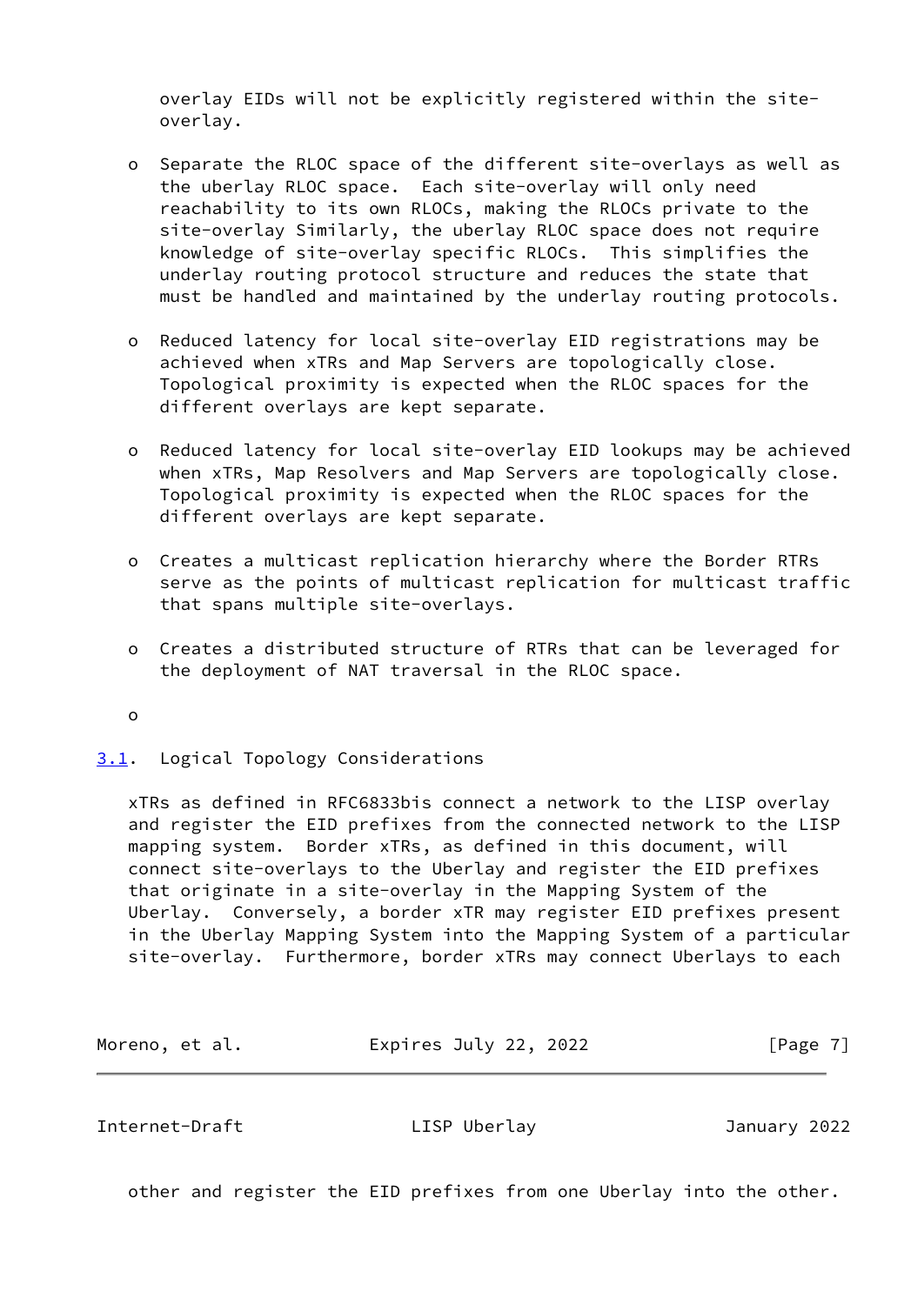There is no provision for the detection of registration loops when concatenating site-overlays and Uberlays, thus any interconnection of overlay domains (site-overlays or Uberlays) must be done in a loop free topology.

 A loop free topology is hereby defined for reference. This is a general concept and is not encoded into any of the protocol messages in LISP. A loop free topology limits the peerings between Uberlays and/or overlays to a strict hierarchy. At the top of the hierarchy is a single central Uberlay or Core Uberlay. The loop free topology is defined by two simple rules: Uberlays must only connect to Uberlays in the next consecutive level of hierarchy (no level skipping) and uberlays within the same level of hierarchy must not connect to each other. The loop-free topology hierarchy is illustrated in Figure 2.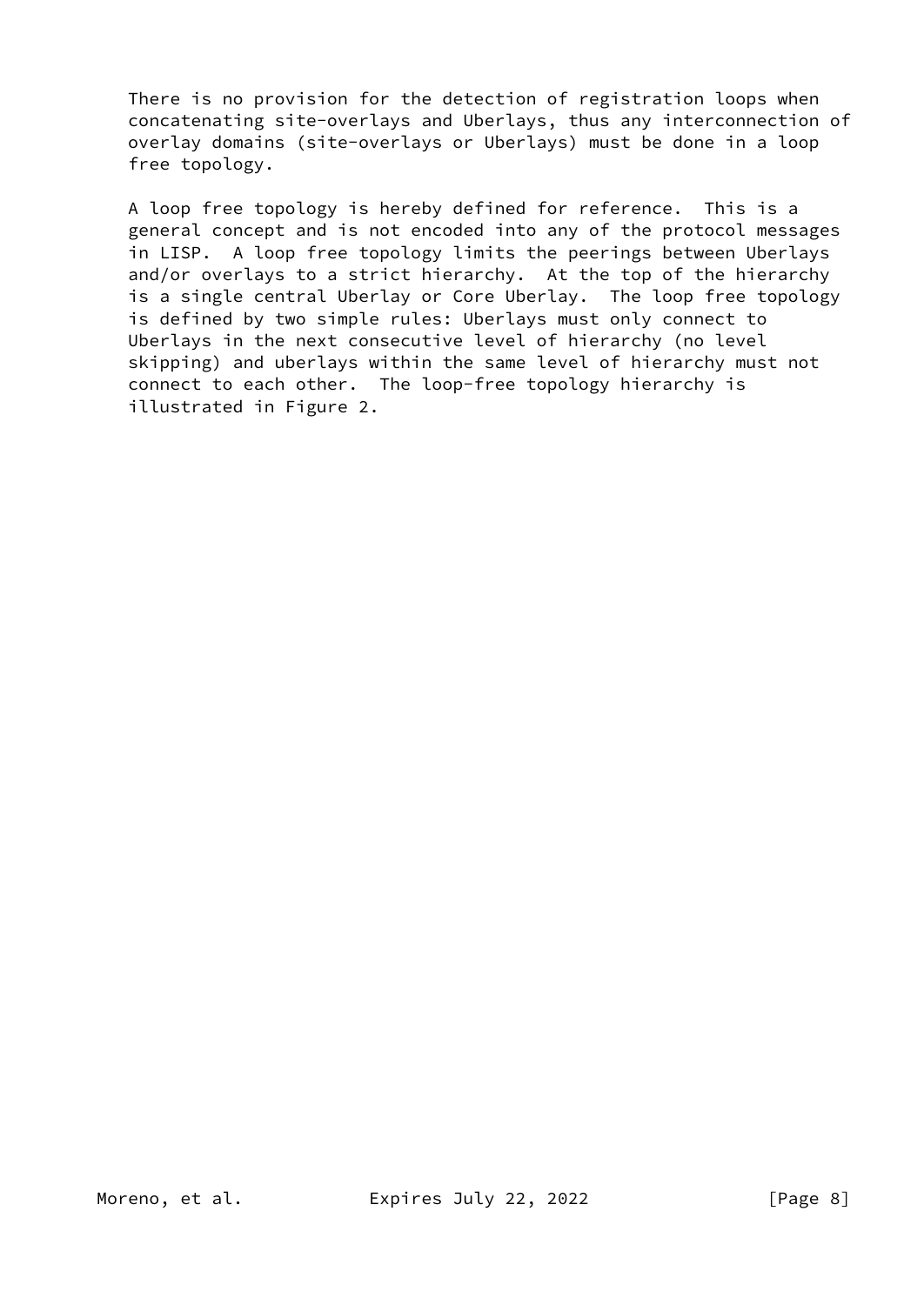<span id="page-9-1"></span>

Figure 2. Loop-free topology hierarchy

## <span id="page-9-0"></span>[4](#page-9-0). General Procedures

 A site-overlay maintains state only for its local site-overlay EIDs and RLOCs. Tunnels never cross site-overlay or uberlay boundaries. Remote site-overlay EIDs are reachable at the source site-overlay via a default mapping which will steer all traffic destined to remote site-overlay EIDs to the border xTRs where it can be handed off to the uberlay. Traffic will be decapsulated at the border xTRs and a lookup in the uberlay mapping system will determine the site-overlay to which traffic is to be re-encapsulated. The uberlay maintains state for the EIDs of all interconnected site-overlays and will steer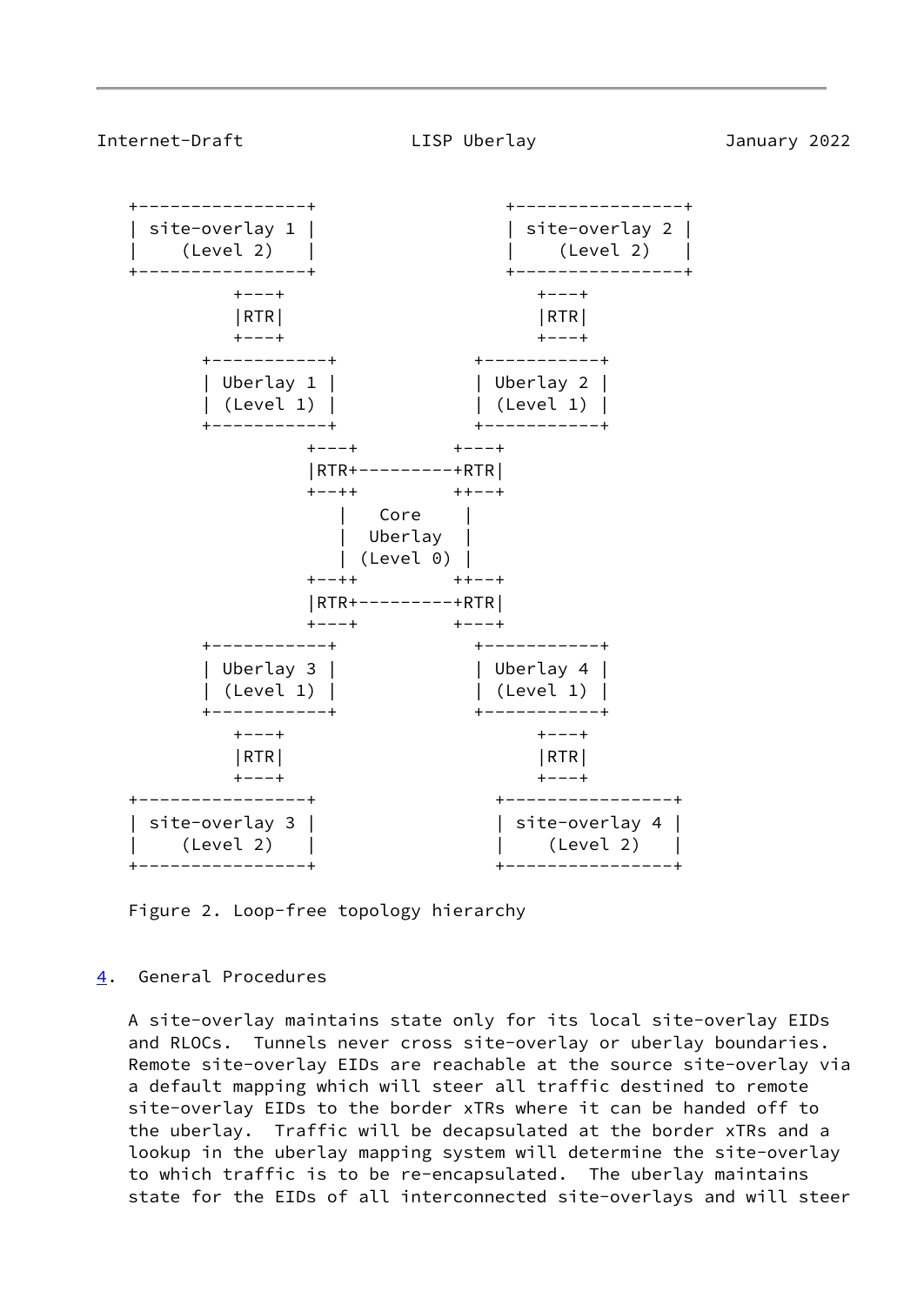traffic from the source site-overlay to the destination site-overlay by encapsulating the traffic from the source site-overlay border xTR

Moreno, et al. Expires July 22, 2022 [Page 9]

<span id="page-10-1"></span>Internet-Draft LISP Uberlay January 2022

 to the destination site-overlay border xTR. At the border xTR of the destination site-overlay, traffic will be de-capsulated, a lookup in the local destination site-overlay Mapping System will take place and traffic will be re-encapsulated to the xTR that connects to the destination EID. Thus, forwarding is achieved by concatenating overlays and doing Re-encapsulation at the border xTRs to forward the traffic from the Ingress site-overlay to the Egress site-overlay via the Uberlay.

 Traffic for non-LISP sites, or for EIDs not registered in any site overlay, will also be forwarded to the border xTR where it will be forwarded or dropped as appropriate.

### <span id="page-10-0"></span>[4.1](#page-10-0). Control Plane Procedures

 Local EIDs must be registered by the xTRs into the local Mapping System of the site-overlay. Intra-site communication follows the standard procedures of registration, resolution, caching and encapsulation defined in [\[I-D.ietf-lisp-rfc6830bis](#page-21-0)] and [\[I-D.ietf-lisp-rfc6833bis](#page-21-1)] amongst the xTRs within the local siteoverlay.

 The border xTRs at a site-overlay should have a local site-overlay RLOC-set and will also have an uberlay RLOC-set. The local site overlay RLOC-set is in the private site-overlay RLOC space and is used by the border xTRs as the RLOC set for any mappings it may register with the site-overlay Mapping System. The uberlay RLOC-set for the border-xTRs of a particular site-overlay are the RLOCs to reach the site-overlay in the uberlay RLOC space. The border xTR will use the uberlay RLOC-set in any mappings it may register with the uberlay Mapping System. It is possible for a deployment to connect the RLOC spaces of the site-overlays and the uberlay, it is also possible in the scenario of a common RLOC space for the uberlay and local site-overlay RLOC sets to be one and the same. Any implementation of this specification should support disjoint RLOC spaces or joint RLOC spaces.

 The border xTRs must register a default EID-prefix as specified in [Section 4.3](#page-15-0) with the local site-overlay Mapping System. Remote EIDs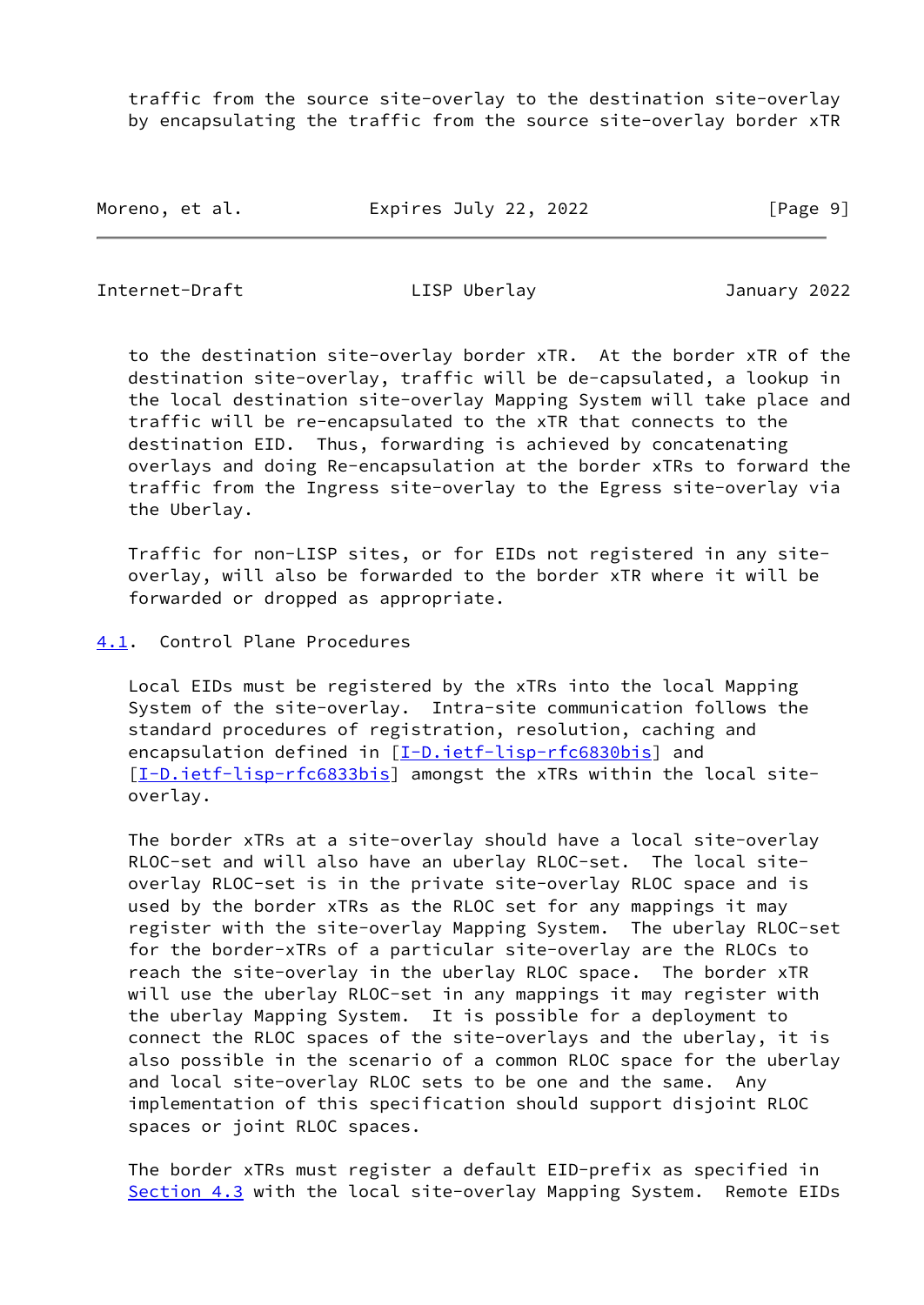will be generally reachable by xTRs in a site-overlay using the default EID mapping registered by the border xTRs. This is expected to be the mapping used for most communications to remote site-overlay EIDs. Remote site-overlay EIDs may be registered with the local site-overlay Mapping System for the purposes of supporting inter overlay EID mobility as specified in **Section 6**, these mappings will be preferred over the default EID mapping whenever present.

Moreno, et al. Expires July 22, 2022 [Page 10]

<span id="page-11-1"></span>Internet-Draft LISP Uberlay January 2022

 Local EIDs registered with the site-overlay mapping system must also be registered with the Uberlay Mapping System. The registration of the local site-overlay EIDs with the uberlay Mapping System is originated by the Border xTRs. The local site-overlay EIDs SHOULD be aggregated into the shortest covering prefix possible before being registered with the uberlay Mapping System. How this aggregation is achieved is implementation specific.

 In order to be able to register the local site-overlay EIDs with the uberlay Mapping System, the border xTRs must subscribe to all EIDs registered in their local site-overlay Mapping System. This is a subscription to 0.0.0.0/0 (or 0::/0) with the N-bit set as specified in [[I-D.ietf-lisp-pubsub\]](#page-20-4). The subscription populates all local site-overlay EID mappings in the map-cache of the border xTRs.

 Once received through the subscription, the local site-overlay EIDs in the map-cache at the border xTRs must be registered by the border xTRs with the uberlay Mapping System. The local site-overlay EIDs will be registered using the 'uberlay' RLOC-set for the registering border xTR.

Following [[I-D.ietf-lisp-eid-mobility\]](#page-20-5), the border xTRs will also subscribe to any EID prefixes it registers with the uberlay Mapping System. This allows the border xTRs to get Map Notify messages from the uberlay Mapping System for EID prefixes that may move from their local site-overlay to a remote site-overlay.

<span id="page-11-0"></span>[4.1.1](#page-11-0). Split-horizon at the Border xTRs

 Remote site-overlay EIDs may be learnt at a border xTR due to resolution of a remote destination EID or due to a mobility event as specified in **Section 6.** Remote site-overlay EIDs learnt from the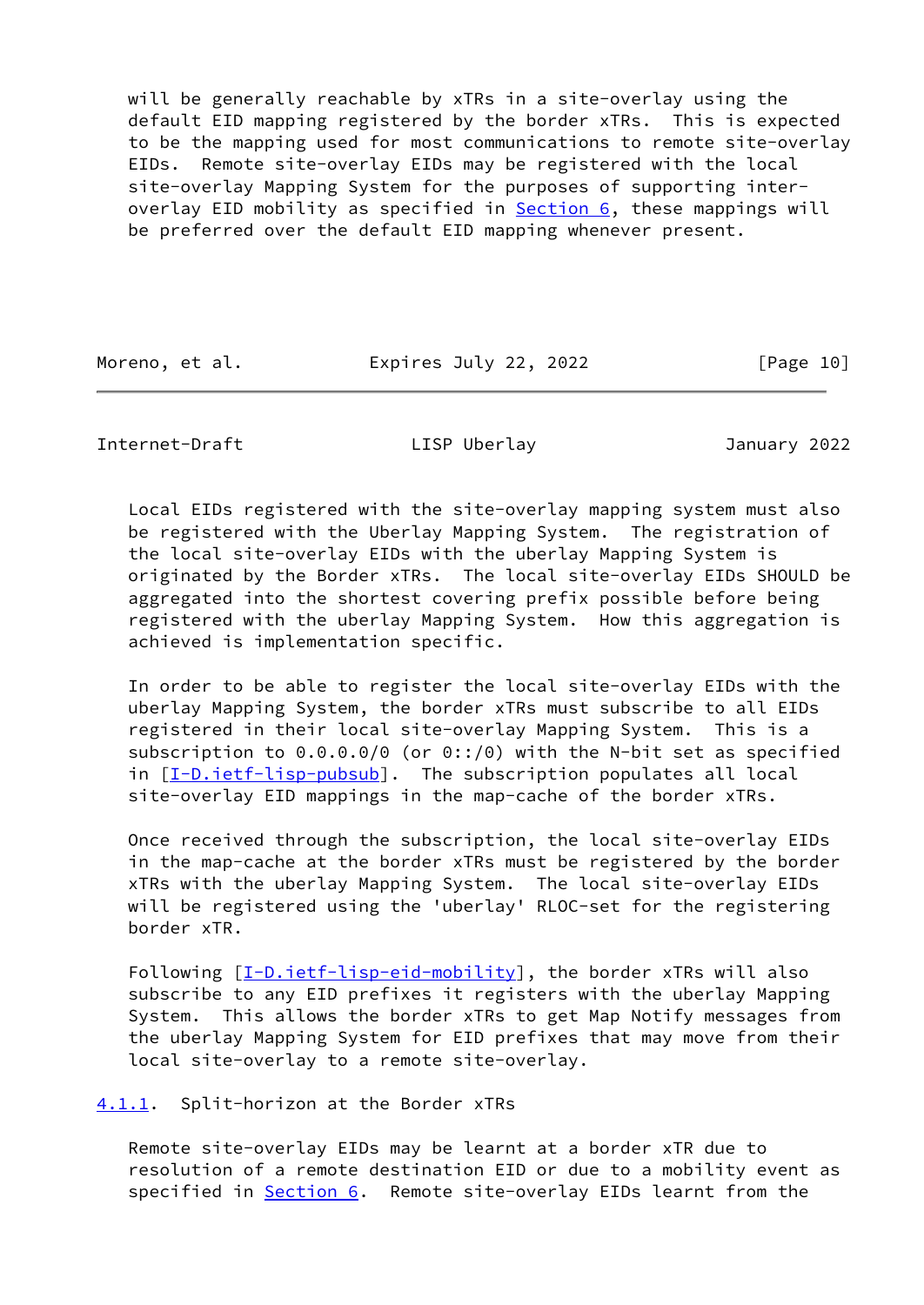uberlay will be installed in the map-cache of the border xTR with the corresponding remote uberlay RLOC-set for the remote border xTR. When these remote site-overlay EIDs are learnt as a consequence of the map-notify messages defined in the Inter-overlay mobility procedures in [Section 6,](#page-17-1) the EIDs will also be registered with the local site-overlay mapping system using the local site-overlay RLOC set for the border-xTR. The remote site-overlay EIDs registered with the local site-overlay mapping system will be learnt back at the border xTR because of the border xTR's subscription to all local site-overlay EIDs. This can cause the mapping for the remote EID that is installed in the border xTR map-cache to flip flop between the uberlay RLOC-set and the local site-overlay RLOC-set.

 In order to avoid this flip flopping a split horizon procedure must be implemented. When a mapping received at the border xTR (as part of its subscription to all local site-overlay EID prefixes) has the

| Moreno, et al. | Expires July 22, 2022 | [Page 11] |
|----------------|-----------------------|-----------|
|----------------|-----------------------|-----------|

<span id="page-12-1"></span>Internet-Draft LISP Uberlay January 2022

 local site-overlay RLOC-set for the border xTR, the mapping received in the subscription corresponds to a remote site-overlay EID and should be ignored by the border xTR. The mapping should not be installed in the map-cache of the border xTR and the EIDs in the mapping should not be advertised to the uberlay. More robust split horizon mechanisms can be proposed in future revisions of this specification.

<span id="page-12-0"></span>[4.1.2](#page-12-0). Border-xTR Resiliency

 Redundancy at the border xTRs requires that border xTRs be logically grouped so that the redundant array doesn't create a registration loop. As border xTRs interconnect overlay domains, the border xTRs will register the EID prefixes from one domain into the neighboring domain. From the perspective of the border xTR, the EID prefixes to be registered in one domain are learnt from a neighbor domain which we will refer to as the "site-of-origin". The site-of-origin may be an overlay-site, an Uberlay or an IP network.

 Border xTRs should be logically grouped in Border Sets. A border set is a group of border xTRs that register EID prefixes from the same site-of-origin. Members of a border set will register the EIDs from a particular site-of-origin into the neighboring overlay (site overlay or uberlay) using a common site-id. The use of the site-ID namespace is locally significant to each overlay domain (site-overlay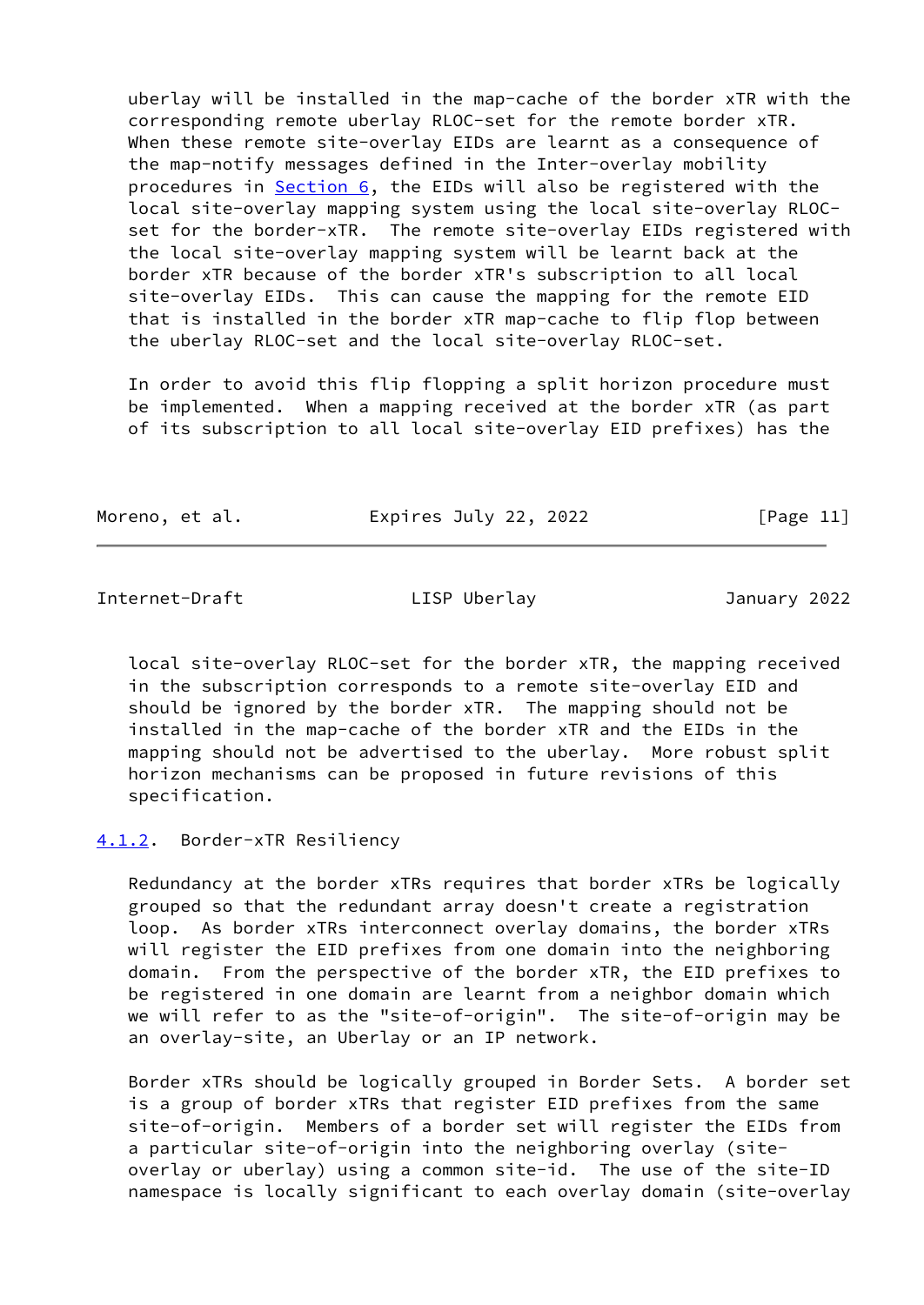or Uberlay) and does not require cross-domain synchronization or dispersion. A border-xTR may be a member of multiple border sets to allow different site-of-origin domains to be serviced by the border xTR. Note that not all site-of-origin domains will connect to the same combination of border-xTRs.

 EID Mappings will be tagged with a site-ID according to their site of-origin when they are registered by the border-xTR. The site-ID must be maintained in the Mapping System as part of the registration record. EID Mappings published and received at the border xTR must include the site-ID for the EID Mapping. If the border-xTR receives a mapping for an EID with a site-ID that matches the site-ID for one of its border sets (site-of-origin), the Border xTR will not register that information to the site-of-origin associated with that site-ID and thus prevent any registration loops from occurring.

<span id="page-13-0"></span>[4.2](#page-13-0). Resolution and Forwarding Procedures

 Intra-site communication follows the standard procedures of registration, resolution, caching and encapsulation defined in [\[I-D.ietf-lisp-rfc6830bis](#page-21-0)] and [\[I-D.ietf-lisp-rfc6833bis](#page-21-1)] amongst the xTRs within the local site-overlay.

| Moreno, et al. | Expires July 22, 2022 | [Page 12] |
|----------------|-----------------------|-----------|
|                |                       |           |

<span id="page-13-1"></span>Internet-Draft LISP Uberlay January 2022

 Inter-site communication is achieved by encapsulating traffic destined to remote site-overlay EIDs from the xTRs to the border xTRs. Traffic will be decapsulated at the border xTRs and a lookup in the uberlay mapping system will determine the site-overlay to which traffic is to be re-encapsulated. The lookup should return the uberlay RLOCs for the border xTRs of the site-overlay where the destination EID is located. At the border xTR of the destination overlay-site, traffic will be de-capsulated, and re-encapsulated to the destination xTR, just like an RTR does. The border xTR already has the destination EID in its cache per its subscription to all local site-overlay EIDs.

When receiving encapsulated traffic, a border xTR will de-capsulate the traffic and will do a lookup for the destination EID in its map cache. If the destination EID is present in the map cache, the traffic is forwarded and no lookup takes place. If the destination EID is not present in the cache, the destination EID is not in any local site-overlay connected to the border xTR, in which case the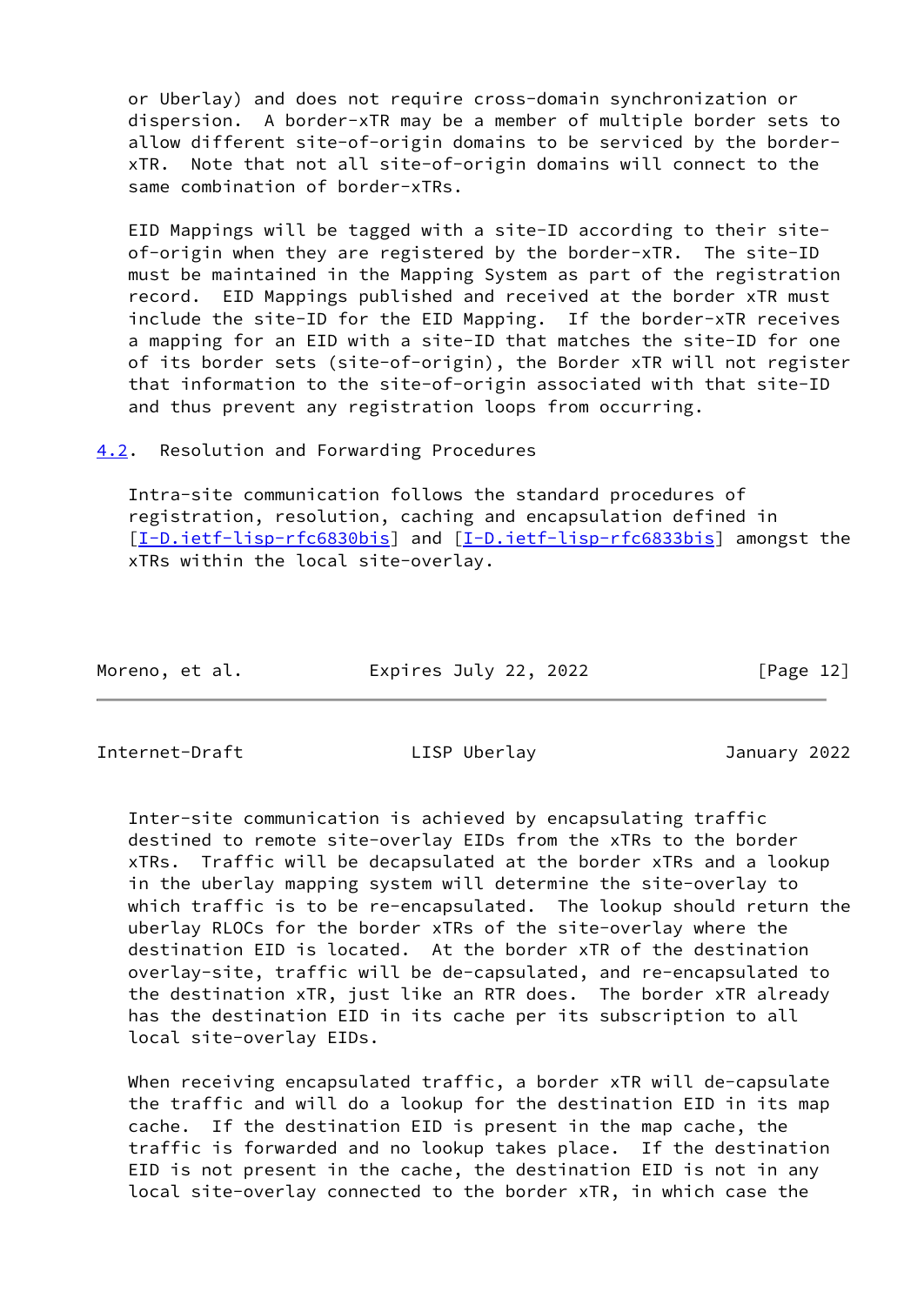border xTR will issue a map-request to all Uberlay Mapping Systems it is connected to. The criteria to determine which Mapping Systems are Uberlay Mapping Systems is simply to select those Mapping Systems with which the border xTR doesn't hold a subscription to 0.0.0.0/0 (or  $0::/0)$ .

<span id="page-14-0"></span>[4.2.1](#page-14-0). Multi-overlay requests at border xTR

 A Border xTR may query all Mapping Systems in all uberlays it participates in. The border xTR will then chose based on longest prefix match the more specific EID mapping provided by any of the Mapping Systems. This procedure could also include site-overlay Mapping Systems, however those are not expected to be queried as the border xTR subscribes to all EIDs in the site-overlays and the presence of the mappings in the cache will prevent any lookups. The processing of Map Requests following the multi-domain request logic works as follows:

- 1. The Border xTR sends a map request for the prefix that it intends to resolve to each of the uberlay Mapping Systems it participates in.
- 2. The Border xTR receives Map Replies from each of the different uberlay Mapping Systems it sent requests to. The Border xTR will treat the replies differently depending on their contents:
	- \* Negative Map Replies (NMR) are ignored and discarded unless all Map Replies received are Negative, then the border xTR follows the procedures specified in [[RFC6833\]](https://datatracker.ietf.org/doc/pdf/rfc6833) for Negative Map Replies.

| Moreno, et al. | Expires July 22, 2022 | [Page 13] |
|----------------|-----------------------|-----------|
|                |                       |           |

<span id="page-14-1"></span>Internet-Draft LISP Uberlay January 2022

- \* Map Replies with RLOCs that belong to the requesting border xTR are ignored.
- $*$  Map Replies with EID prefixes that are not already in the map cache of the border xTR are accepted and cached.
- \* If the EID prefix received in the Map-Reply already exists in the cache/routing table, but the Map-Reply contains a different RLOC-set than the one cached, the mappings are merged so that the RLOCs received in the Map-Reply are added to the RLOC-set previously cached for the EID prefix.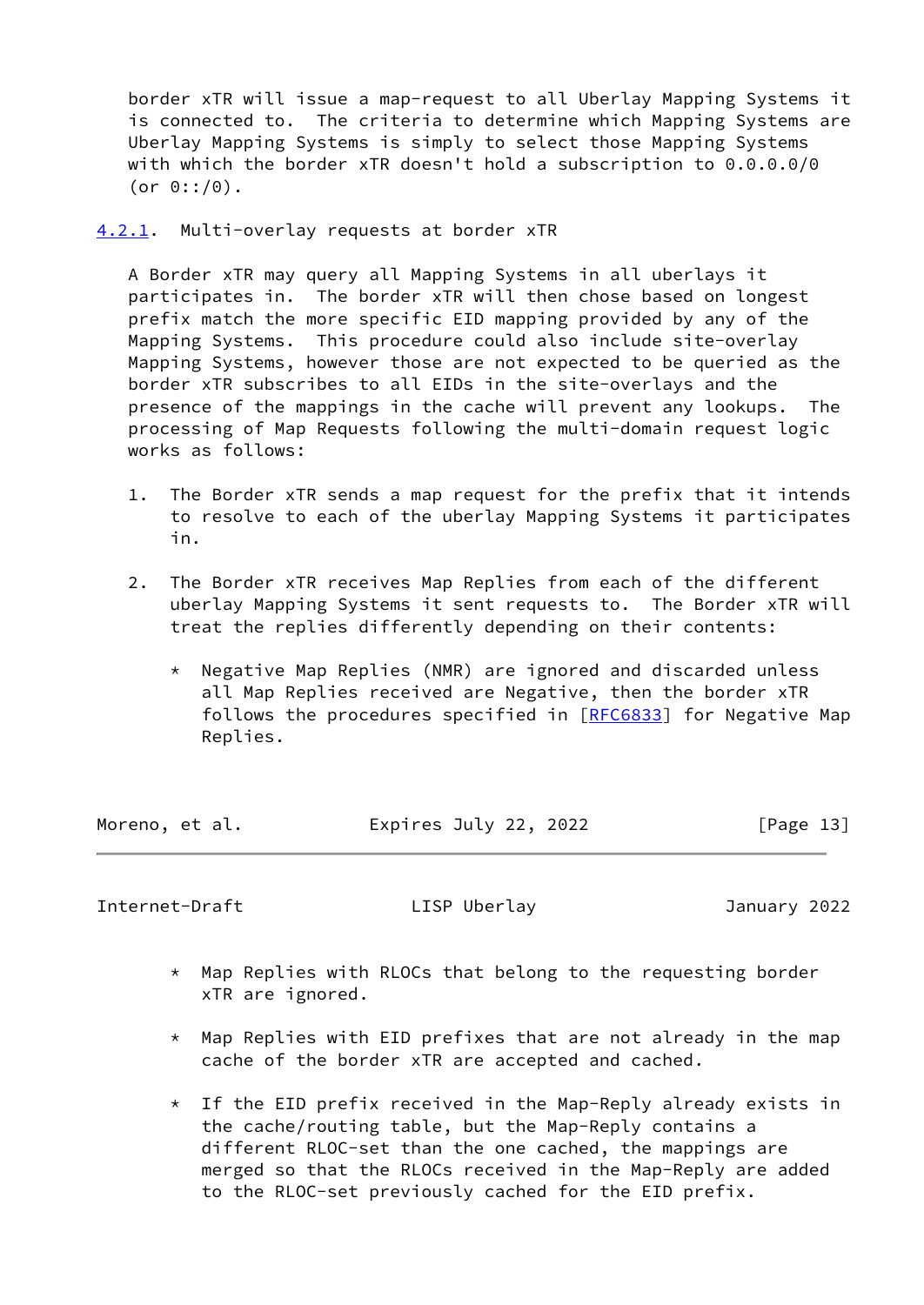$*$  If the EID prefix received in the Map-Reply is more specific or less specific than an EID prefix already cached, the mapping received MUST be cached.

 It is expected that a deployment of the uberlay would include the dynamic registration of default EIDs. It is also recommended that an implementation adopts mechanisms for the dynamic resolution of default EIDs. In an environment leveraging the dynamic registration and resolution of default EIDs, the border xTR should not receive Negative Map-Replies, but all replies (including those in response to requests for destinations that are external to the EID space) will be Map-replies with a non-zero locator count. Nevertheless, an implementation could opt to not use dynamic default-EID handling. In these cases, the border xTR will receive NMRs. The implementation of the Border xTR should defer the decision on caching an NMR until all relevant Map-replies are received. To this effect, the implementation should implement mechanisms to ensure that sufficient replies are received before programming the map-cache. The mechanisms by which this is achieved are an implementation specific matter and therefore not specified in this document.

 When following these rules to process multi-domain requests, the Border xTR guarantees proper discovery and use of destination prefixes that will be associated with their corresponding overlay site. By ignoring the negative replies the procedure works regardless of whether the Mapping Systems of multiple uberlays have consistent configurations or operate individually without being aware of the whole addressing space in the overlay fabric.

<span id="page-15-0"></span>[4.3](#page-15-0). Default EID registration and treatment

 Border xTRs will register a mapping to be used as a default mapping to handle the forwarding of traffic destined to any EIDs that are not explicitly registered. These mappings will be registered in the local site-overlay Mapping System of each site-overlay. The RLOCs for the mappings will be the site-overlay RLOCs of the border xTR.

| Expires July 22, 2022<br>[Page 14]<br>Moreno, et al. |  |
|------------------------------------------------------|--|
|------------------------------------------------------|--|

<span id="page-15-1"></span>Internet-Draft LISP Uberlay January 2022

 This registration is intended to instruct the Mapping System to follow the procedures in [\[RFC6833](https://datatracker.ietf.org/doc/pdf/rfc6833)] for Negative Map Replies and calculate the broadest non-registered EID prefix that includes the requested destination EID and issue a map-reply with the calculated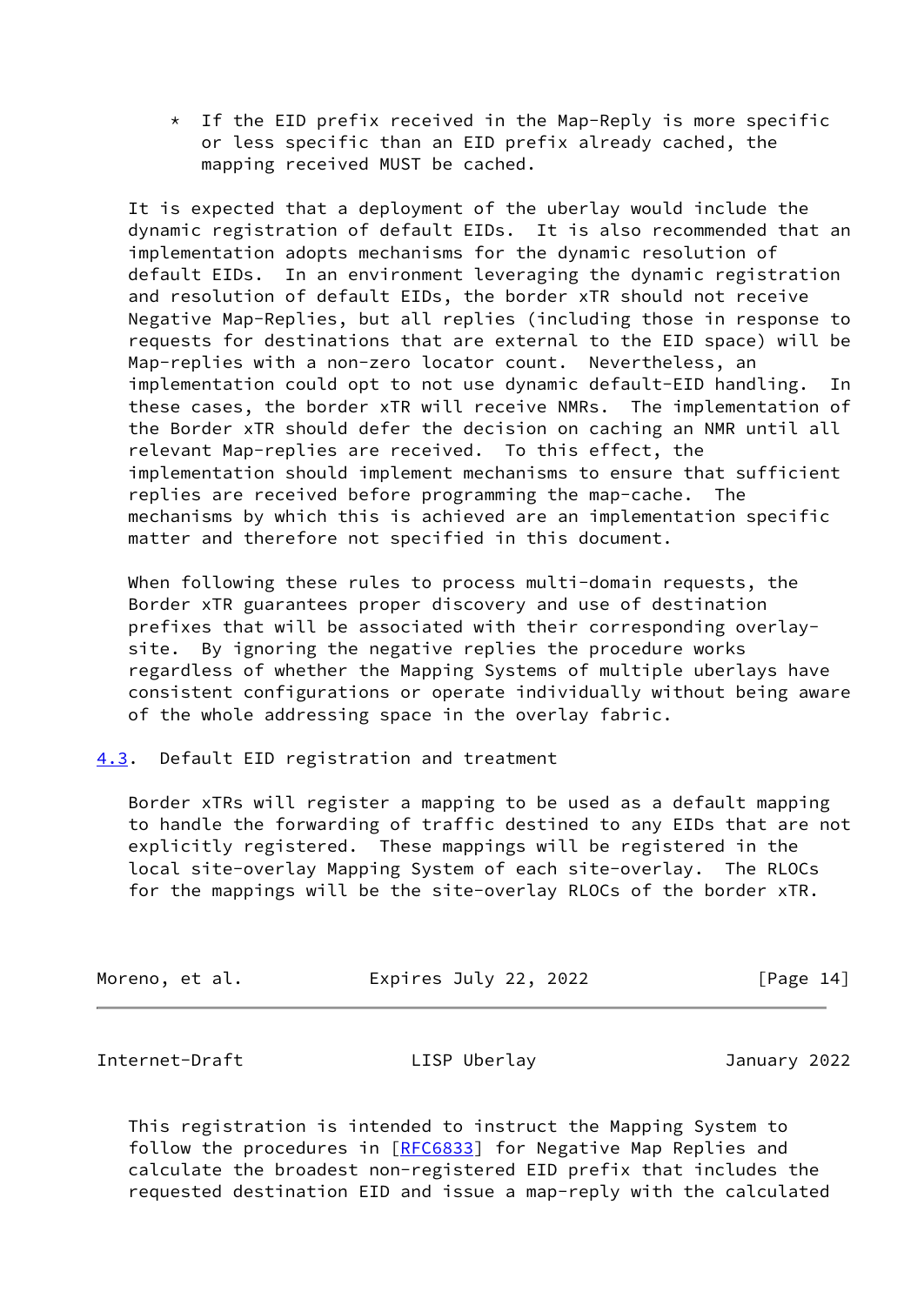EID and the RLOCs registered by the border xTRs. The map-reply for this default mapping will have a shorter TTL to accommodate any changes in the registrations.

 The instruction to the Mapping System can be encoded as the registration of an agreed upon distinguished name such as "Default". The registration will contain the RLOC set desired for the default handling.

<span id="page-16-0"></span>[5](#page-16-0). Multicast Specific Procedures

 This specification will focus on the procedures necessary to extend signal-free multicast [[RFC8378](https://datatracker.ietf.org/doc/pdf/rfc8378)] across multiple site-overlays interconnected with an uberlay. The specification will focus on the extensions of the Sender and Receiver site procedures

- <span id="page-16-1"></span>[5.1](#page-16-1). Inter-site-overlay Control Plane Procedures for Signal-free multicast
	- 1. At the listener sites, xTRs with multicast listeners will follow the receiver site procedures described in [[RFC8378](https://datatracker.ietf.org/doc/pdf/rfc8378)]. replication list will be built and registered on the site-overlay Mapping System for the multicast channel being joined by the listeners.
	- 2. The Mapping System for the listener site-overlay will send Map- Notify messages towards the multicast source or RP per [[RFC8378\]](https://datatracker.ietf.org/doc/pdf/rfc8378). The multicast source or RP is reachable via the border-xTRs of the listener site-overlay via the default EID mapping registered in the listener site-overlay.
	- 3. Upon reception of the Map-Notify in the previous step, the listener site-overlay border-xTR will register the multicast EID with the uberlay Mapping System using the uberlay RLOCs for its site-overlay as the RLOC set for the mapping being registered. Only one of the RLOCs in the set should be active in the registration per the procedures in [\[RFC8378](https://datatracker.ietf.org/doc/pdf/rfc8378)]. A replication tree is built in the uberlay as specified in [\[RFC8378](https://datatracker.ietf.org/doc/pdf/rfc8378)].
	- 4. After the listener site-overlay border-xTR registers the multicast EID with the uberlay Mapping system, the uberlay MS will send a Map-Notify toward the multicast source per [[RFC8378\]](https://datatracker.ietf.org/doc/pdf/rfc8378)

Moreno, et al. Expires July 22, 2022 [Page 15]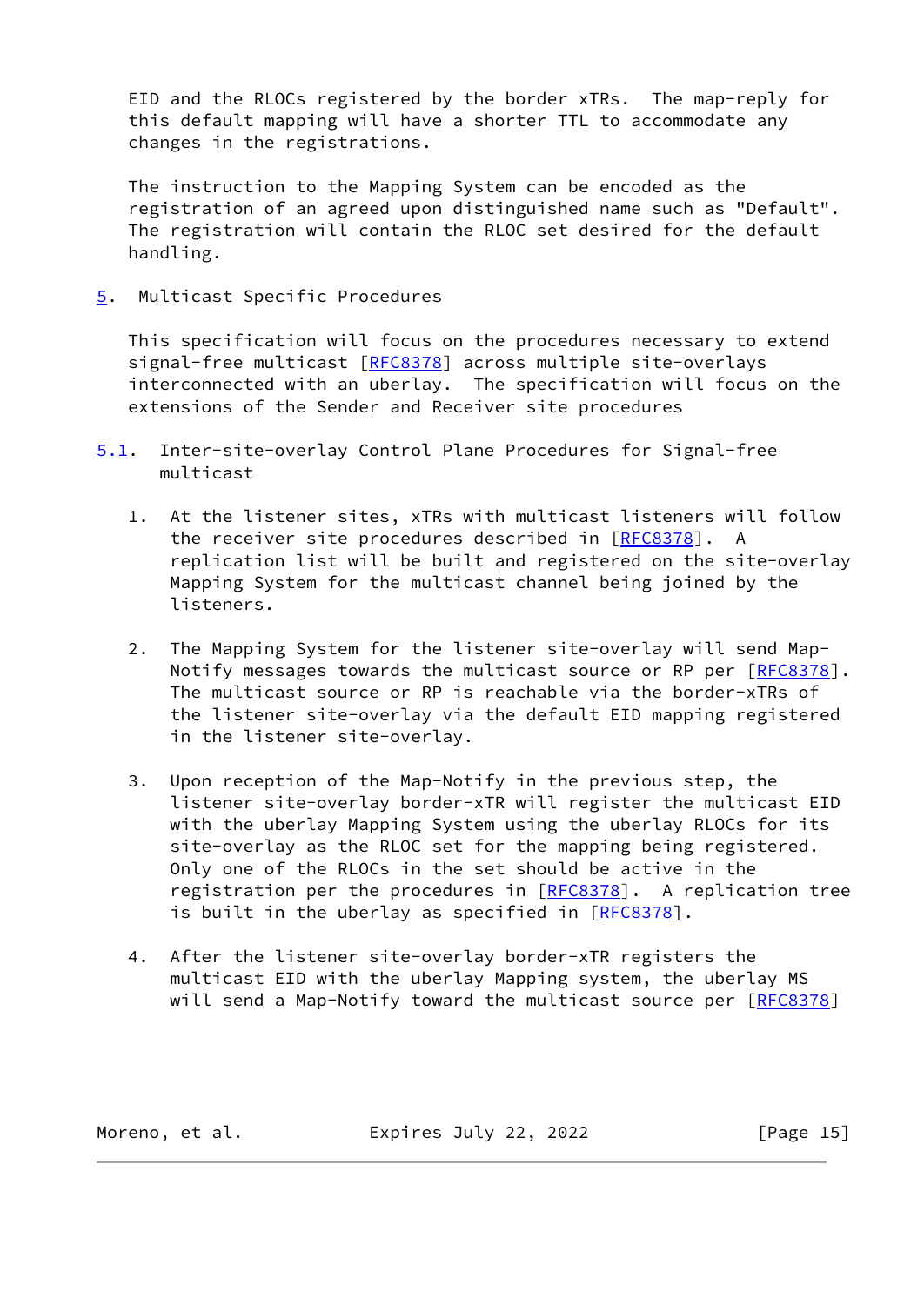- <span id="page-17-0"></span> 5. Upon reception of the Map-Notify in the previous step, the border xTR at the source site-overlay registers its interest in the multicast EID with the source site-overlay Mapping System following the procedures described in [[RFC8378](https://datatracker.ietf.org/doc/pdf/rfc8378)].
- <span id="page-17-2"></span>[5.2](#page-17-2). Border xTR Resolution and Forwarding procedures for Signal-free multicast

 The mapping resolution procedures for multicast EIDs at border xTRs fall within the scope of the mechanisms specified in **Section 4.** The Map-replies obtained from the lookup will follow the behavior specified in [\[RFC8378](https://datatracker.ietf.org/doc/pdf/rfc8378)] for signal-free multicast.

 Forwarding will also follow the General Procedures specified in [Section 4](#page-9-0) without alteration. It is worth noting that the concatenation of overlays between listener sites, uberlay and sender site-overlays creates a convenient replication structure where the border xTRs act as the replication points to form an optimized end to-end multi-level replication tree.

<span id="page-17-1"></span>[6](#page-17-1). Inter site-overlay Mobility Procedures

 The receiver and sender site procedures defined in [\[I-D.ietf-lisp-eid-mobility\]](#page-20-5) apply without change to each site overlay and to the uberlay. Border xTRs are connected to two or more overlay networks which are following the mobility procedures. An away table is defined at the border xTR for each overlay network it participates in. In order to illustrate the procedures required, this specification describes a scenario where a border xTR has one local site-overlay away table and one uberlay facing away table. The procedures for mobility described in this section are extensible to border xTRs participating in more than two overlays.

When a map notify for an EID is received at an xTR, an away entry is created on the receiving side table. Any away entries for the specific EID in other tables on the same LISP node (xTR or RTR) must be removed. This general rule addresses convergence necessary for a first move as well as any subsequent moves (moves that take place after the away tables are already populated with entries for the moving EID due to previous moves).

 The following set of procedures highlights any additions to the mobility procedures defined in [\[I-D.ietf-lisp-eid-mobility](#page-20-5)]:

 1. Detect the roaming EID per the mechanisms described in [\[I-D.ietf-lisp-eid-mobility\]](#page-20-5) and register the EID with the siteoverlay Mapping System at the landing site-overlay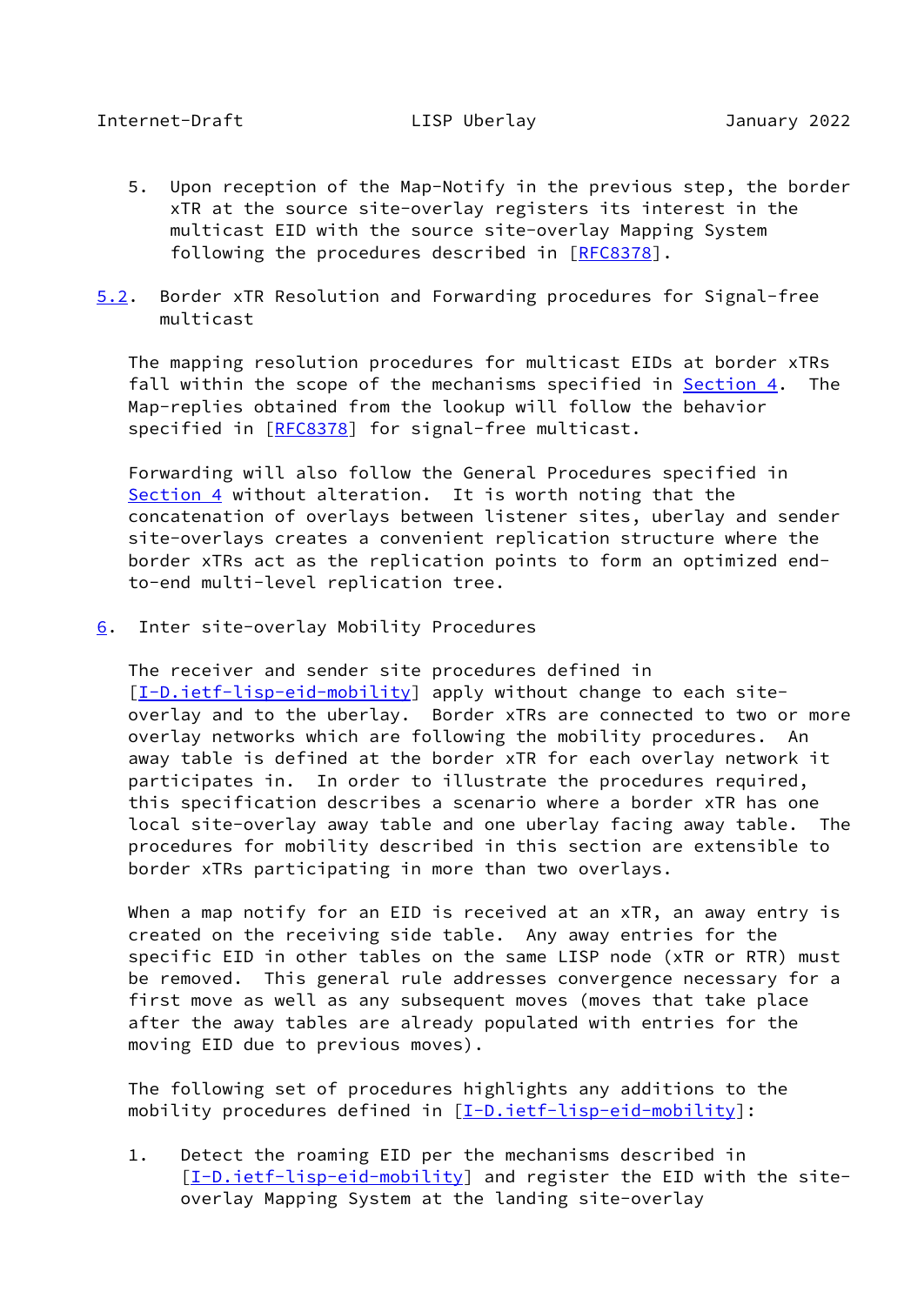Internet-Draft LISP Uberlay January 2022

- 2. The site-overlay Mapping System at the landing site-overlay must send a Map-Notify to the last registrant xTR (if it is local to the site-overlay) and to the border xTR as the border xTR subscribes to all EIDs in the site-overlay.
- 3. The border xTR will install an entry for the moved host in the local away table of the border xTR.
- 4. The border xTR from the landing site-overlay will register the roaming EID with the uberlay Mapping System using the uberlay RLOC-set for the landing site-overlay
- 5. The Uberlay Map Server will send Map-Notify messages to the border xTRs at the departure site-overlay as specified in [\[I-D.ietf-lisp-eid-mobility\]](#page-20-5) (border xTR with the previously registered RLOCs).
- 6. Upon reception of the Map-Notify, the border xTR must check if the Map-Notify is for an EID-prefix that is covered by a broader or equal EID-prefix that is locally registered. Local registration is determined by the presence of the broader or equal EID prefix in the map-cache of the border xTR.
- 7. If the roaming EID-prefix received in the Map-Notify is not covered under a previously registered EID-prefix in the local site-overlay, the EID-prefix is a newly registered prefix and no further action is required.
- 8. If the roaming EID-prefix received in the Map-Notify is covered under a registered EID-prefix, the Map-Notify is due to a move event. In this case, the site-overlay border xTR must register the roaming EID prefix in the site-overlay mapping system using the site-overlay facing RLOC-set of the border-xTRs. The roaming EID-prefix must also be installed in the uberlay facing away table of the border xTR at the departure site-overlay.
- 9. The departure site-overlay Map-Server will send Map-Notify messages to the xTRs at the departure site-overlay as specified in [\[I-D.ietf-lisp-eid-mobility\]](#page-20-5) (edge xTRs with the previously registered RLOCs).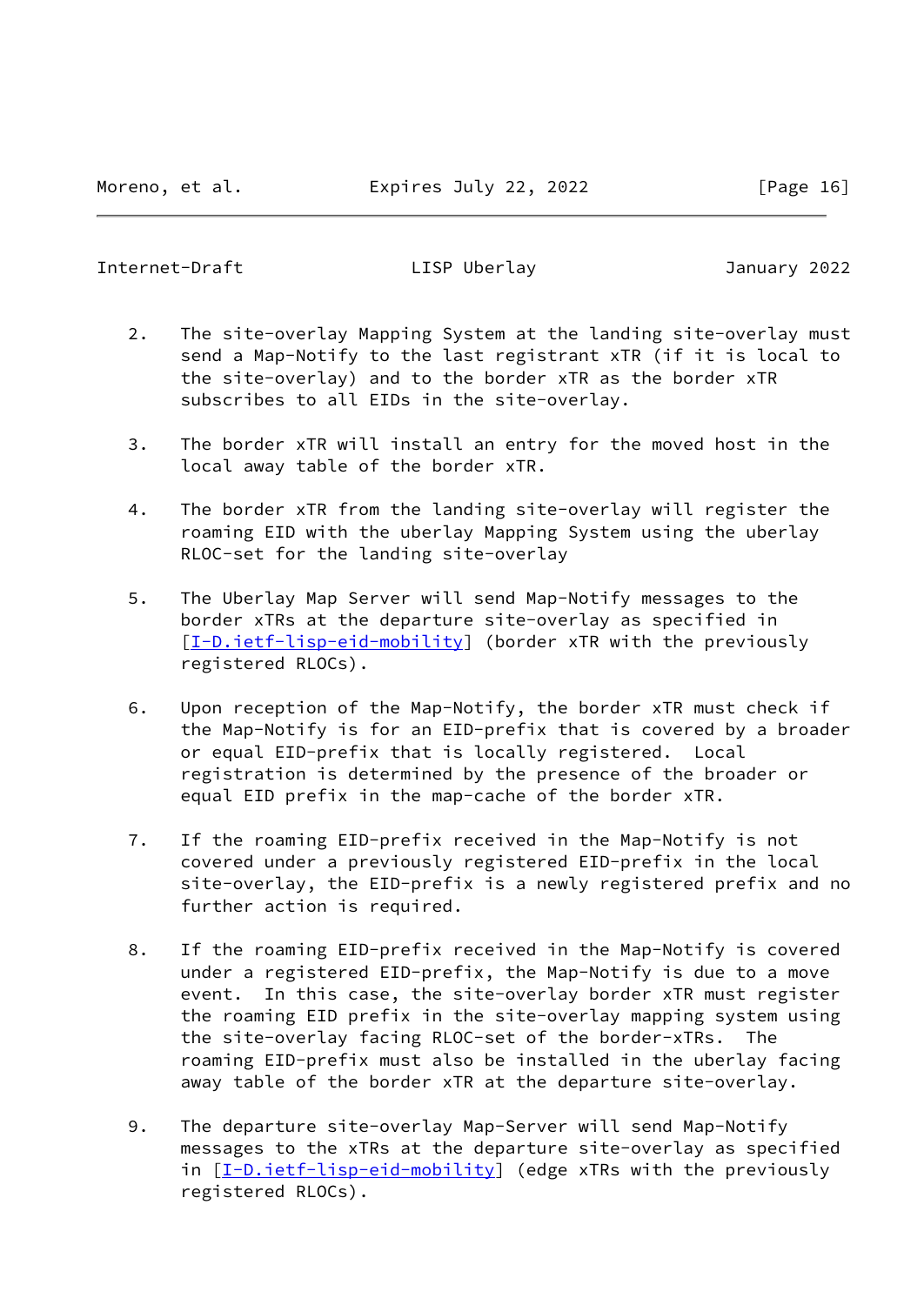- 10. When the site-overlay xTR at the departure site-overlay receives the Map-Notify from the border xTR, it will include the EID prefix received in the Map-Notify in its away table per the procedures described in [\[I-D.ietf-lisp-eid-mobility\]](#page-20-5).
- 11. Data triggered Solicit Map Requests (SMRs) will be initiated in the different site-overlays and the uberlay as traffic matches

| Moreno, | et al. |
|---------|--------|
|         |        |

Expires July 22, 2022 [Page 17]

### <span id="page-19-1"></span>Internet-Draft LISP Uberlay January 2022

 the different away tables. As specified in [\[I-D.ietf-lisp-eid-mobility\]](#page-20-5), these SMRs notify the different ITRs involved in communications with the roaming EID that they must issue a new Map-Request to the mapping system to renew their mappings for the roaming EID.

<span id="page-19-0"></span>[7](#page-19-0). Virtual Private Network (VPN) Considerations

 When supporting multiple Instance IDs as specified in [\[I-D.ietf-lisp-vpn](#page-21-2)] the Instance IDs range is divided in two sets. A reuse-set that can be used in each site-overlay and a global-set used across site-overlays and the uberlay.

 Instance-IDs that are local to a site-overlay should only provide intra-overlay connectivity and are in the site-overlay mapping system only for VPN use for the xTRs in the site-overlay. When the VPN reaches across site-overlays, then the global-set instance-IDs are in the uberlay mapping system as well as each site-overlay mapping system where the VPN members exist.

<span id="page-19-2"></span>[8](#page-19-2). IANA Considerations

This document has no IANA implications

<span id="page-19-3"></span>[9](#page-19-3). Acknowledgements

 The authors want to thank Kedar Karamarkar, Prakash Jain and Vina Ermagan for their insightful contribution to shaping the ideas in this document. We would also like to acknowledge the valuable input from the workgroup chairs Joel Halpern and Luigi Iannone in refining the objectives of the document.

#### <span id="page-19-4"></span>[10.](#page-19-4) References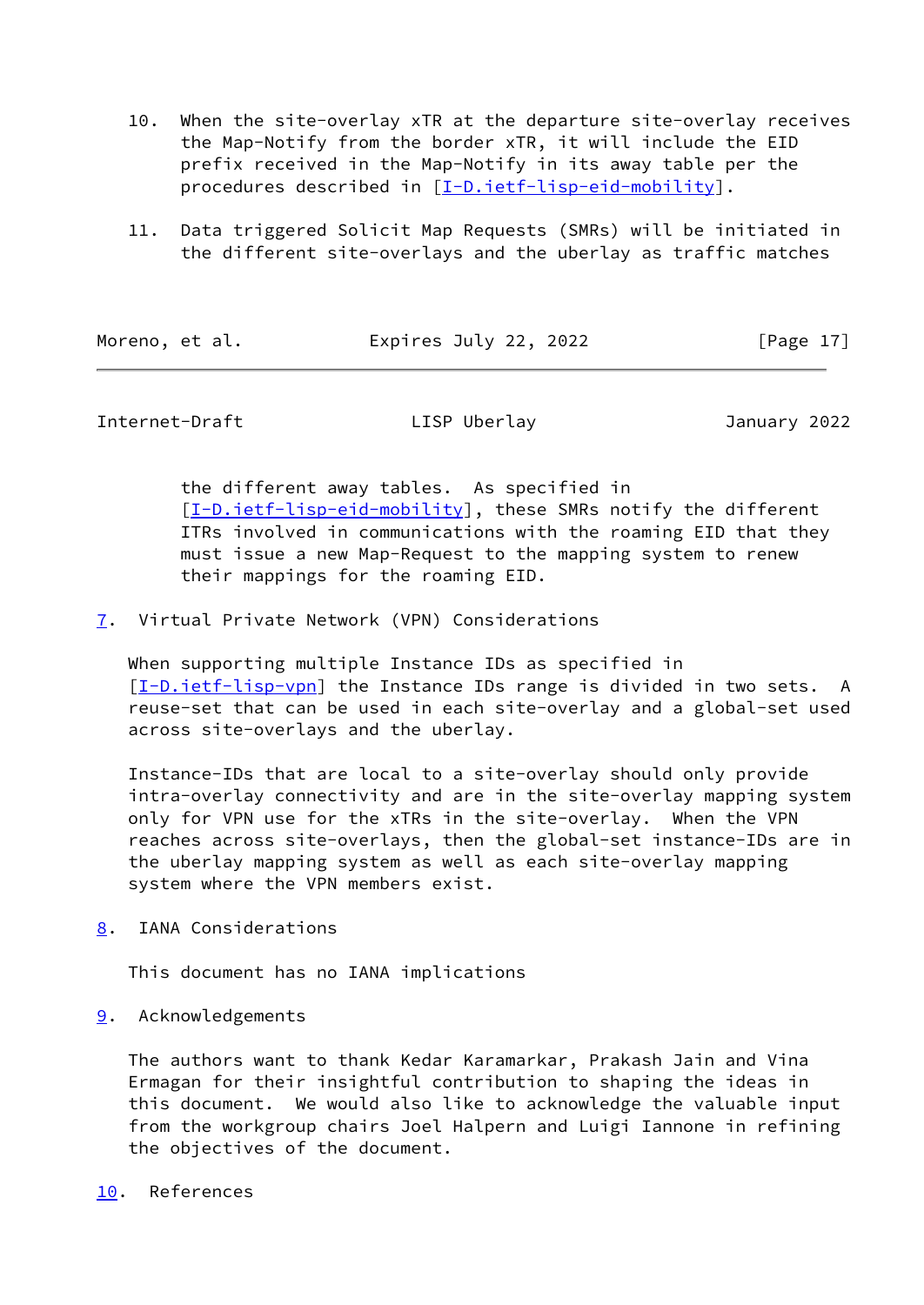#### <span id="page-20-0"></span>[10.1](#page-20-0). Normative References

- [RFC2119] Bradner, S., "Key words for use in RFCs to Indicate Requirement Levels", [BCP 14](https://datatracker.ietf.org/doc/pdf/bcp14), [RFC 2119](https://datatracker.ietf.org/doc/pdf/rfc2119), DOI 10.17487/RFC2119, March 1997, <[https://www.rfc-editor.org/info/rfc2119>](https://www.rfc-editor.org/info/rfc2119).
- [RFC3618] Fenner, B., Ed. and D. Meyer, Ed., "Multicast Source Discovery Protocol (MSDP)", [RFC 3618,](https://datatracker.ietf.org/doc/pdf/rfc3618) DOI 10.17487/RFC3618, October 2003, <[https://www.rfc-editor.org/info/rfc3618>](https://www.rfc-editor.org/info/rfc3618).

| Moreno, et al. | Expires July 22, 2022 | [Page 18] |
|----------------|-----------------------|-----------|
|                |                       |           |

<span id="page-20-2"></span>Internet-Draft LISP Uberlay January 2022

- [RFC4601] Fenner, B., Handley, M., Holbrook, H., and I. Kouvelas, "Protocol Independent Multicast - Sparse Mode (PIM-SM): Protocol Specification (Revised)", [RFC 4601](https://datatracker.ietf.org/doc/pdf/rfc4601), DOI 10.17487/RFC4601, August 2006, <[https://www.rfc-editor.org/info/rfc4601>](https://www.rfc-editor.org/info/rfc4601).
- [RFC4607] Holbrook, H. and B. Cain, "Source-Specific Multicast for IP", [RFC 4607](https://datatracker.ietf.org/doc/pdf/rfc4607), DOI 10.17487/RFC4607, August 2006, <[https://www.rfc-editor.org/info/rfc4607>](https://www.rfc-editor.org/info/rfc4607).

<span id="page-20-1"></span>[10.2](#page-20-1). Informative References

<span id="page-20-3"></span>[I-D.farinacci-lisp-decent]

 Farinacci, D. and C. Cantrell, "A Decent LISP Mapping System (LISP-Decent)", [draft-farinacci-lisp-decent-08](https://datatracker.ietf.org/doc/pdf/draft-farinacci-lisp-decent-08) (work in progress), August 2021.

<span id="page-20-5"></span>[I-D.ietf-lisp-eid-mobility]

 Comeras, M. P., Ashtaputre, V., Moreno, V., Maino, F., and D. Farinacci, "LISP L2/L3 EID Mobility Using a Unified Control Plane", [draft-ietf-lisp-eid-mobility-08](https://datatracker.ietf.org/doc/pdf/draft-ietf-lisp-eid-mobility-08) (work in progress), July 2021.

<span id="page-20-4"></span>[I-D.ietf-lisp-pubsub]

 Rodriguez-Natal, A., Ermagan, V., Cabellos, A., Barkai, S., and M. Boucadair, "Publish/Subscribe Functionality for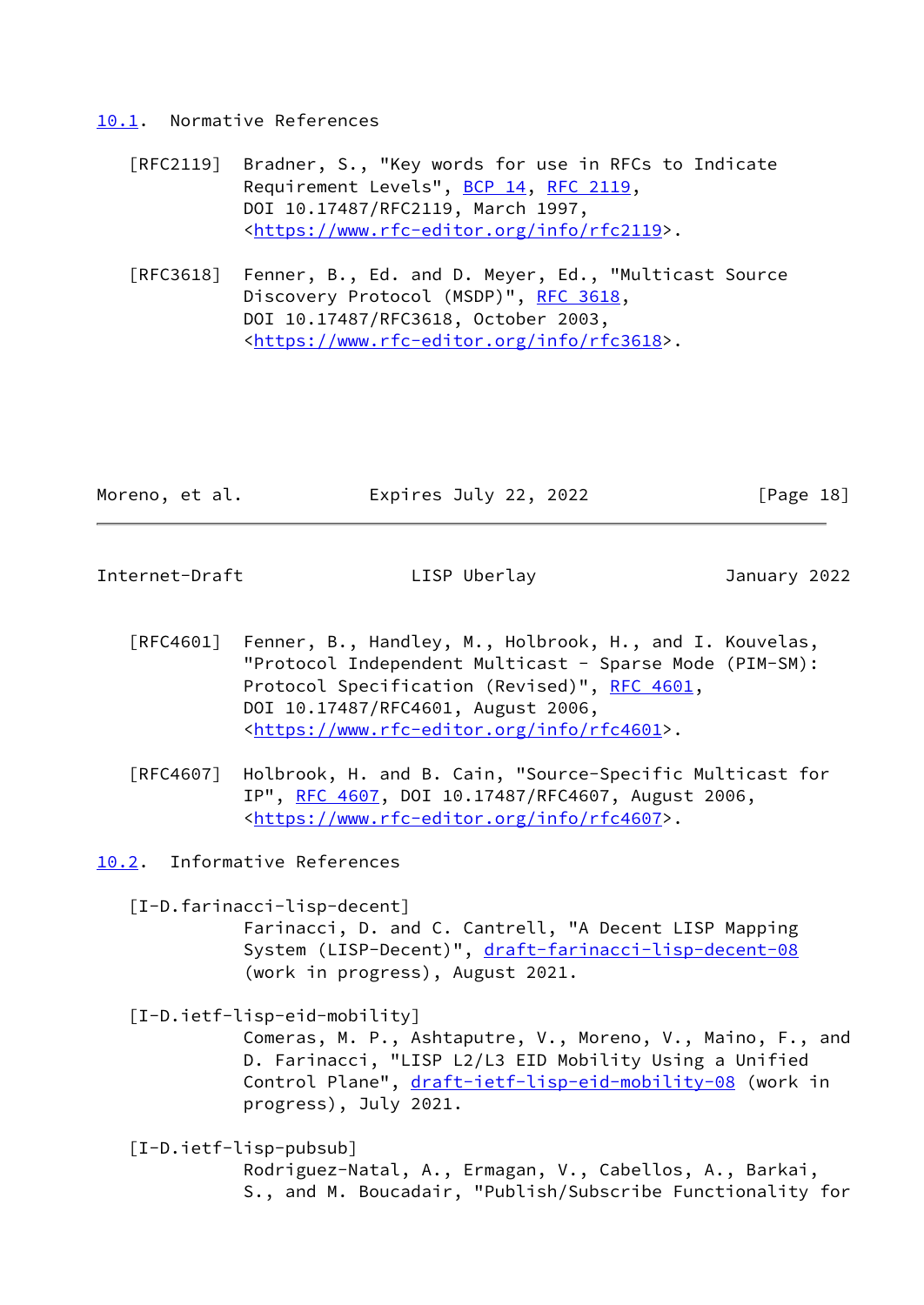LISP", [draft-ietf-lisp-pubsub-09](https://datatracker.ietf.org/doc/pdf/draft-ietf-lisp-pubsub-09) (work in progress), June 2021.

<span id="page-21-0"></span>[I-D.ietf-lisp-rfc6830bis]

 Farinacci, D., Fuller, V., Meyer, D., Lewis, D., and A. Cabellos, "The Locator/ID Separation Protocol (LISP)", [draft-ietf-lisp-rfc6830bis-36](https://datatracker.ietf.org/doc/pdf/draft-ietf-lisp-rfc6830bis-36) (work in progress), November 2020.

<span id="page-21-1"></span>[I-D.ietf-lisp-rfc6833bis]

 Farinacci, D., Maino, F., Fuller, V., and A. Cabellos, "Locator/ID Separation Protocol (LISP) Control-Plane", [draft-ietf-lisp-rfc6833bis-30](https://datatracker.ietf.org/doc/pdf/draft-ietf-lisp-rfc6833bis-30) (work in progress), November 2020.

<span id="page-21-2"></span> [I-D.ietf-lisp-vpn] Moreno, V. and D. Farinacci, "LISP Virtual Private Networks (VPNs)", [draft-ietf-lisp-vpn-08](https://datatracker.ietf.org/doc/pdf/draft-ietf-lisp-vpn-08) (work in progress), January 2022.

Moreno, et al. Expires July 22, 2022 [Page 19]

Internet-Draft LISP Uberlay January 2022

- [RFC6407] Weis, B., Rowles, S., and T. Hardjono, "The Group Domain of Interpretation", [RFC 6407,](https://datatracker.ietf.org/doc/pdf/rfc6407) DOI 10.17487/RFC6407, October 2011, [<https://www.rfc-editor.org/info/rfc6407](https://www.rfc-editor.org/info/rfc6407)>.
- [RFC6830] Farinacci, D., Fuller, V., Meyer, D., and D. Lewis, "The Locator/ID Separation Protocol (LISP)", [RFC 6830,](https://datatracker.ietf.org/doc/pdf/rfc6830) DOI 10.17487/RFC6830, January 2013, <[https://www.rfc-editor.org/info/rfc6830>](https://www.rfc-editor.org/info/rfc6830).
- [RFC6831] Farinacci, D., Meyer, D., Zwiebel, J., and S. Venaas, "The Locator/ID Separation Protocol (LISP) for Multicast Environments", [RFC 6831](https://datatracker.ietf.org/doc/pdf/rfc6831), DOI 10.17487/RFC6831, January 2013, [<https://www.rfc-editor.org/info/rfc6831](https://www.rfc-editor.org/info/rfc6831)>.
- [RFC6833] Fuller, V. and D. Farinacci, "Locator/ID Separation Protocol (LISP) Map-Server Interface", [RFC 6833](https://datatracker.ietf.org/doc/pdf/rfc6833), DOI 10.17487/RFC6833, January 2013, <[https://www.rfc-editor.org/info/rfc6833>](https://www.rfc-editor.org/info/rfc6833).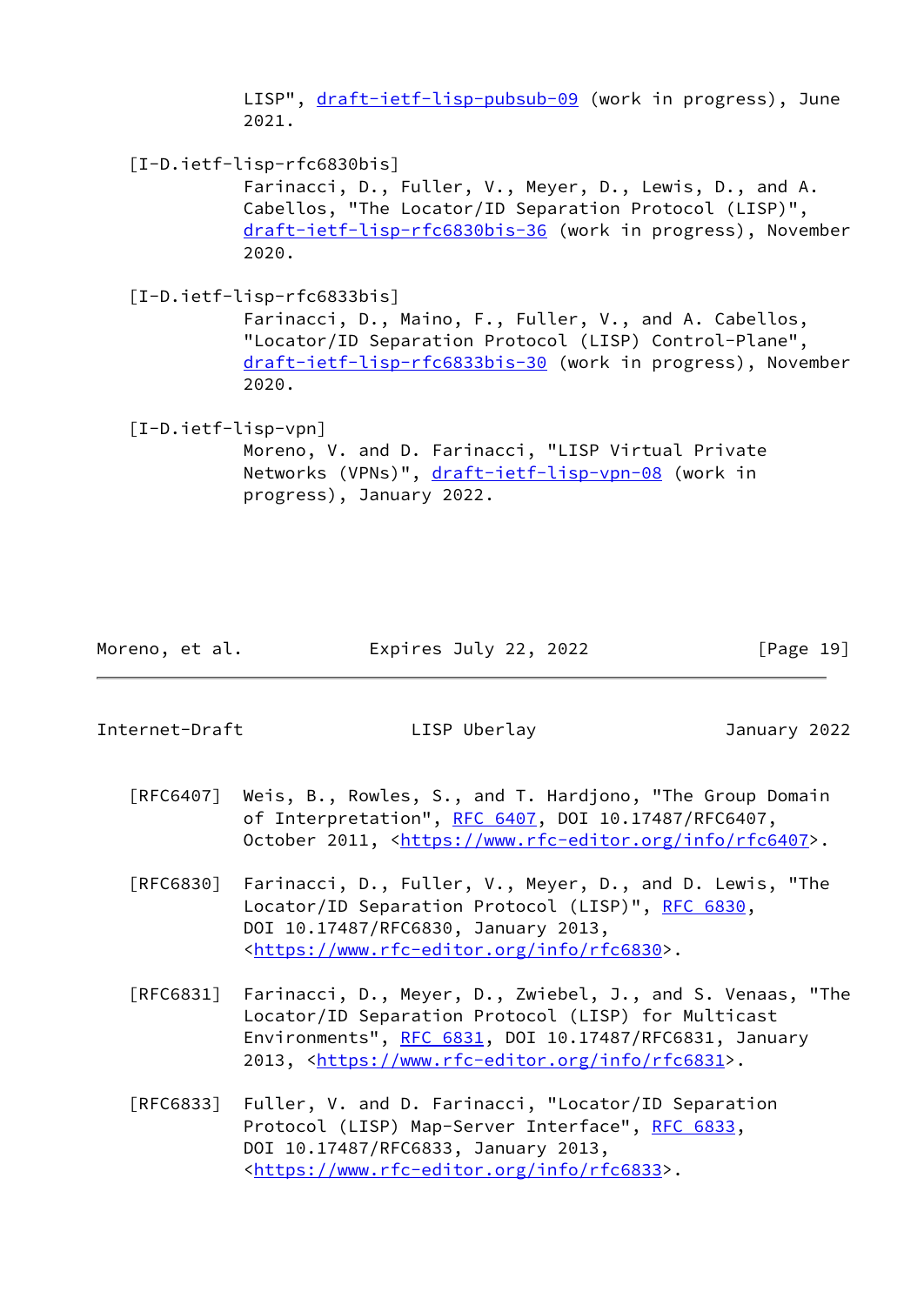- [RFC7348] Mahalingam, M., Dutt, D., Duda, K., Agarwal, P., Kreeger, L., Sridhar, T., Bursell, M., and C. Wright, "Virtual eXtensible Local Area Network (VXLAN): A Framework for Overlaying Virtualized Layer 2 Networks over Layer 3 Networks", [RFC 7348](https://datatracker.ietf.org/doc/pdf/rfc7348), DOI 10.17487/RFC7348, August 2014, <[https://www.rfc-editor.org/info/rfc7348>](https://www.rfc-editor.org/info/rfc7348).
- [RFC8060] Farinacci, D., Meyer, D., and J. Snijders, "LISP Canonical Address Format (LCAF)", [RFC 8060,](https://datatracker.ietf.org/doc/pdf/rfc8060) DOI 10.17487/RFC8060, February 2017, <<https://www.rfc-editor.org/info/rfc8060>>.
- [RFC8061] Farinacci, D. and B. Weis, "Locator/ID Separation Protocol (LISP) Data-Plane Confidentiality", [RFC 8061,](https://datatracker.ietf.org/doc/pdf/rfc8061) DOI 10.17487/RFC8061, February 2017, <[https://www.rfc-editor.org/info/rfc8061>](https://www.rfc-editor.org/info/rfc8061).
- [RFC8111] Fuller, V., Lewis, D., Ermagan, V., Jain, A., and A. Smirnov, "Locator/ID Separation Protocol Delegated Database Tree (LISP-DDT)", [RFC 8111](https://datatracker.ietf.org/doc/pdf/rfc8111), DOI 10.17487/RFC8111, May 2017, [<https://www.rfc-editor.org/info/rfc8111](https://www.rfc-editor.org/info/rfc8111)>.
- [RFC8378] Moreno, V. and D. Farinacci, "Signal-Free Locator/ID Separation Protocol (LISP) Multicast", [RFC 8378](https://datatracker.ietf.org/doc/pdf/rfc8378), DOI 10.17487/RFC8378, May 2018, <[https://www.rfc-editor.org/info/rfc8378>](https://www.rfc-editor.org/info/rfc8378).

| Moreno, et al. | Expires July 22, 2022 | [Page 20] |
|----------------|-----------------------|-----------|
|                |                       |           |

<span id="page-22-0"></span>Internet-Draft LISP Uberlay January 2022

Authors' Addresses

 Victor Moreno Google LLC 1600 Amphitheater Parkway Mountain View, CA 94043 USA

Email: vimoreno@google.com

Dino Farinacci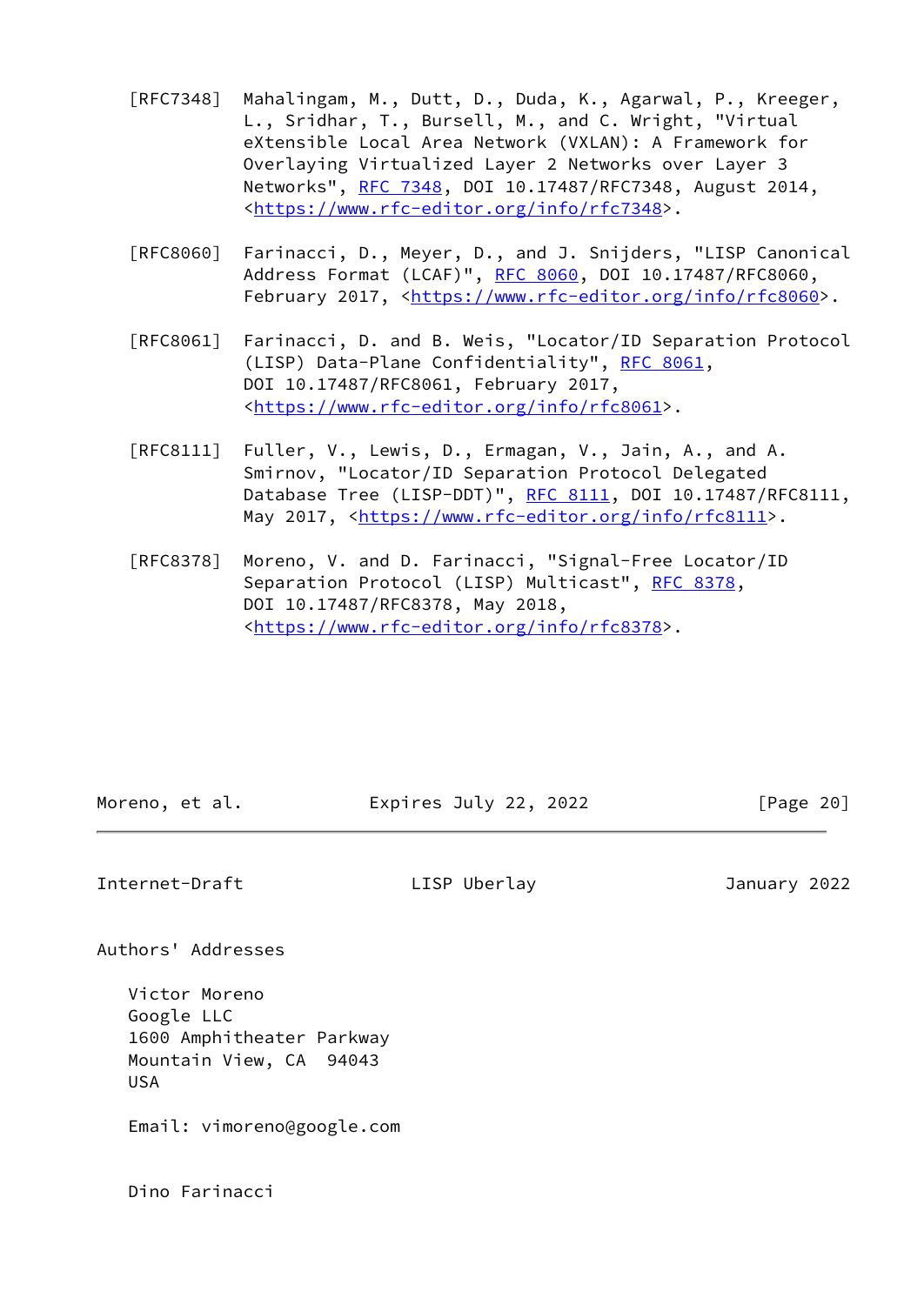lispers.net San Jose, CA 95120 USA Email: farinacci@gmail.com Alberto Rodriguez-Natal Cisco Systems 170 Tasman Drive San Jose, California 95134 USA Email: natal@cisco.com Marc Portoles-Comeras Cisco Systems 170 Tasman Drive San Jose, California 95134 USA Email: mportole@cisco.com Fabio Maino Cisco Systems 170 Tasman Drive San Jose, California 95134 USA Email: fmaino@cisco.com

| Moreno, et al. | Expires July 22, 2022 | [Page 21] |
|----------------|-----------------------|-----------|
|----------------|-----------------------|-----------|

Internet-Draft LISP Uberlay January 2022

 Sanjay Hooda Cisco Systems 170 Tasman Drive San Jose, California 95134 USA